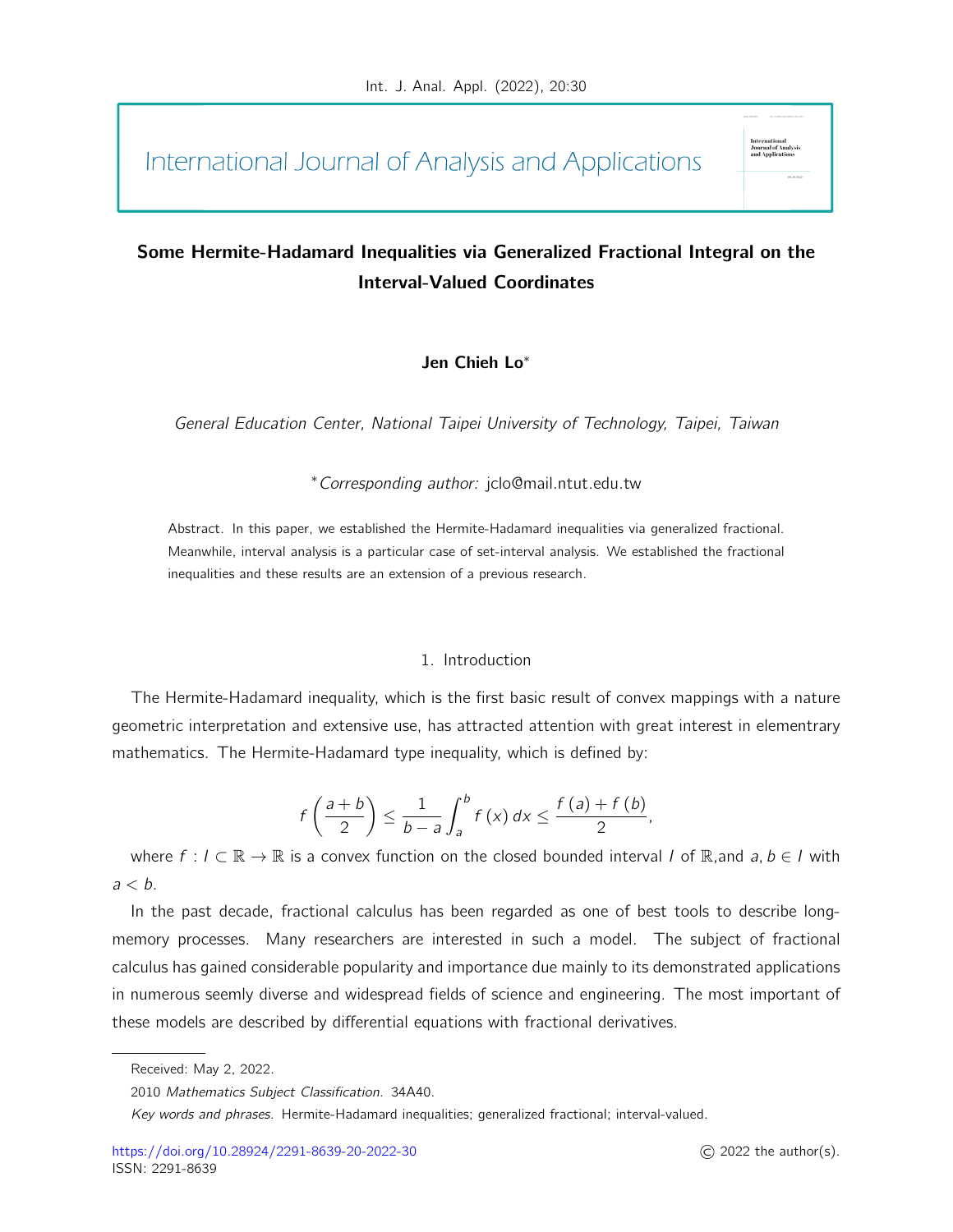#### 2. Fractional Integrals

In [28], Sarikaya et al. obtained the following Hermite-Hadamard's inequalities in fractional integral form:

$$
f\left(\frac{a+b}{2}\right)\leq \frac{\Gamma(\alpha+1)}{2\left(b-a\right)^{\alpha}}\left[l_{a^+}^{\alpha}f\left(b\right)+l_{b^-}^{\alpha}f\left(a\right)\right]\leq \frac{f\left(a\right)+f\left(b\right)}{2}.
$$

where  $g:[a,b]\subset \mathbb{R}\to \mathbb{R}$  is assumed to be a positive convex function on [a, b],  $g\in L^1$  [a, b] with  $a < b$ , and  $I_{a^+}^\alpha + I_{b^-}^\alpha$  are the left-sided and right-sided Riemann-Liouville fractional integrals of order  $\alpha > 0$ , these are respectively defined as  $[]$ :

$$
I_{a^{+}}^{\alpha}f(x)=\frac{1}{\Gamma(\alpha)}\int_{a}^{x}(x-t)^{\alpha-1}f(t)dt, \quad x>a,
$$

and

$$
I_{b^{-}}^{\alpha}f(x)=\frac{1}{\Gamma(\alpha)}\int_{x}^{b}(t-x)^{\alpha-1}f(t)dt, \quad x
$$

In [16],Katugampola introduced a new fractional which generalizes the Riemann-Liouville and the Hadamard fractional integrals into a single form as follow.

#### Definition 2.1

Let  $[a, b] \subset \mathbb{R}$  be a finite interval. Then, the left- and right-side Katugampola fractional integralsod order  $\alpha > 0$  of  $f \in X_c^p(a, b)$  are defined by

$$
\rho_{a} \rho_{a^{+}} f(x) = \frac{\rho^{1-\alpha}}{\Gamma(\alpha)} \int_{a}^{x} \frac{t^{\rho-1}}{(x^{\rho} - t^{\rho})^{1-\alpha}} f(t) dt
$$

and

$$
\rho_{b^{-}}f(x) = \frac{\rho^{1-\alpha}}{\Gamma(\alpha)} \int_{x}^{b} \frac{t^{\rho-1}}{(t^{\rho} - x^{\rho})^{1-\alpha}} f(t) dt
$$

where  $a < x < b$  and  $\rho > 0$ , if the integral exists.

### Theorem 2.2

Let  $\alpha > 0$  and  $\rho > 0$ . Then for  $x > a$ ,

1. 
$$
\lim_{\rho \to 1} \rho_{a^+} \hat{f}(x) = J_{a^+}^{\alpha} f(x),
$$
  
2. 
$$
\lim_{\rho \to 0^+} \rho_{a^+} \hat{f}(x) = H_{a^+}^{\alpha} f(x).
$$

Similar results also hold for right-sided operators.

# Theorem 2.3

Let  $\alpha > 0$  and  $\rho > 0$ . Let  $f : [a^{\rho}, b^{\rho}] \to \mathbb{R}$  be a positive function with  $0 \le a \le b$  and  $f \in X_c^{\rho}(a, b)$ . If f is also a convex function on  $[a, b]$ , then the following inequalities hold:

$$
f\left(\frac{a^{\rho}+b^{\rho}}{2},\frac{c^{\rho}+d^{\rho}}{2}\right)\leq \frac{\rho^{\alpha}\Gamma(\alpha+1)}{2\left(b^{\rho}-a^{\rho}\right)^{\alpha}}\left[\begin{array}{cc}\rho_{1_{a^{+}}}f\left(b^{\rho}\right)+\rho_{1_{b^{-}}}f\left(a^{\rho}\right)\end{array}\right]\leq \frac{f\left(a^{\rho}\right)+f\left(b^{\rho}\right)}{2}
$$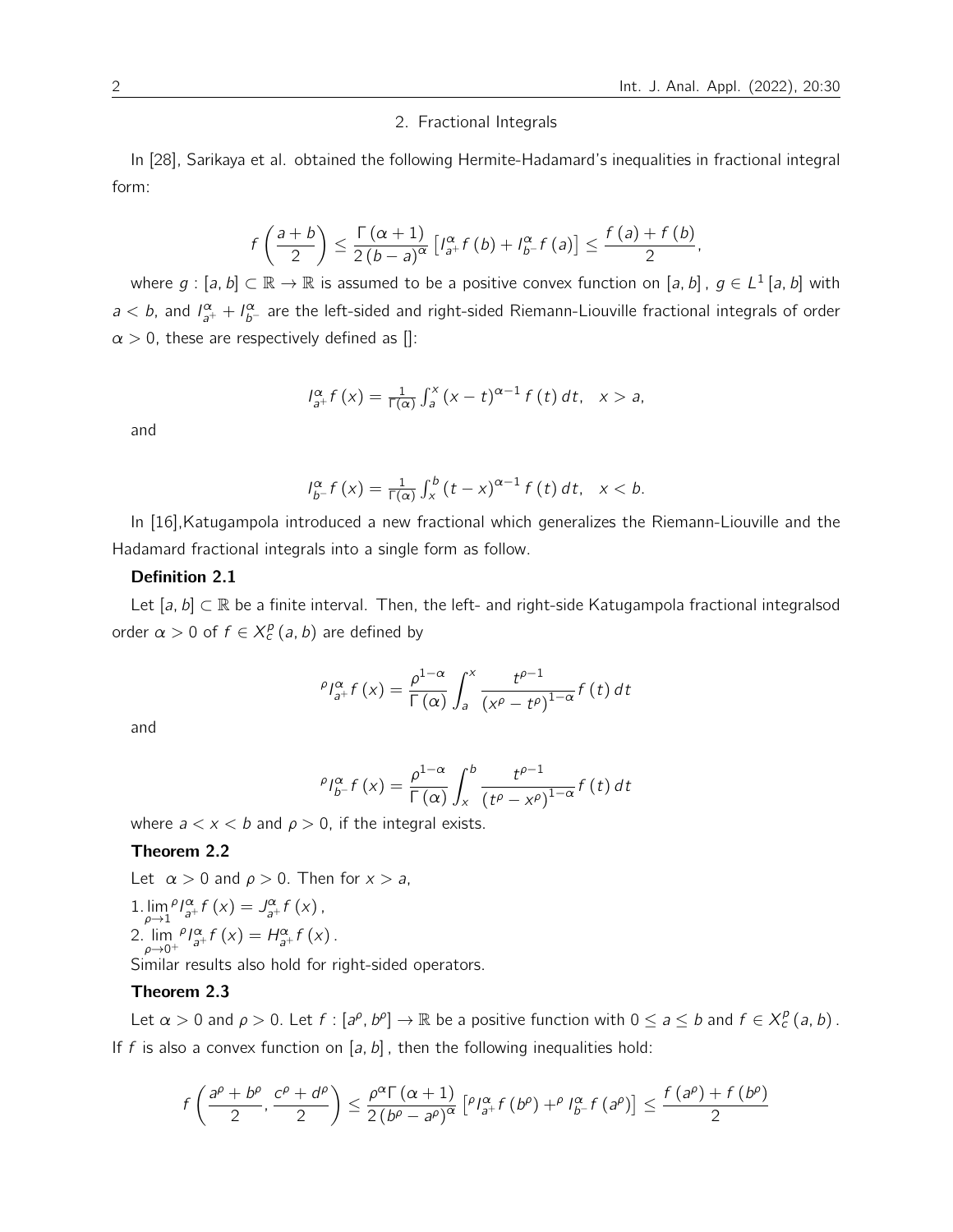where the fractional integral are considered for the function  $f(x^{\rho})$  and evaluated at a and b, respectively.

In [31], Sarikaya and Ertuğral gave the definition of generalized fractional integrals (GFIs) as following:

#### Definition 2.4

The left-sided and right-sided GFIs are denoted by  ${}_{a+}I_{\varphi}$  and  ${}_{b-}I_{\varphi}$  as followings:

$$
_{a^{+}}I_{\varphi}f\left( x\right) =\int_{a}^{x}\frac{\varphi(x-t)}{x-t}dt, \quad x>a,
$$

and

$$
_{b^{-}}I_{\varphi}f\left( x\right) =\int_{x}^{b}\frac{\varphi(t-x)}{t-x}dt,\quad x
$$

where a function  $\varphi:[0,\infty)\to[0,\infty)$  satisfies the condition  $\int_0^1$  $\varphi(t)$  $\frac{t}{t} dt < \infty$ .

In [31], Sarikaya et al. obtained the following Hermite-Hadamard's inequalities for GFIs under the condition of convexity as follows:

#### Theorem 2.5

For a convex function  $f : [a, b] \to \mathbb{R}$  on [a, b] with  $a < b$ , then the following inequalities hold:

$$
f\left(\frac{a+b}{2}\right) \leq \frac{1}{\Lambda(1)}\left[a+I_{\varphi}f\left(b\right)+b-I_{\varphi}f\left(a\right)\right] \leq \frac{f\left(a\right)+f\left(b\right)}{2},
$$

where  $\Lambda(x) = \int_0^x$  $\varphi((b-a)t)$  $\frac{(-a)t}{t}dt < \infty$ .

The most important feature of generalized fractional integrals is that they generalize some type of fractional integrals such as the Riemann-Liouville fractional integral, k-Riemann-Liouville fractional integral, Katugampola fractional integrals, conformable fractional, and Hadamard feractional integrals. These important special cases of integral operator are mentioned below.

(1) If we choose  $\varphi(x) = x$ , the operators  ${}_{a+}I_{\varphi}f(x)$  and  ${}_{b-}I_{\varphi}f(x)$  are reduce to the Riemann integral.

(2) Considering  $\varphi(x) = \frac{x^{\alpha}}{\Gamma(x)}$  $\frac{x^{\alpha}}{\Gamma(\alpha)}$  and  $\alpha > 0$ , the operators  ${}_{a^{+}}I_{\varphi}f(x)$  and  ${}_{b^{-}}I_{\varphi}f(x)$  are reduce to the Riemann-Liouville fractioal integrals  $I_{a+}^{\alpha} f(x)$  and  $I_{b-}^{\alpha} f(x)$ , respectively. Here,  $\Gamma$  is a gamma function.

(3) For  $\varphi(x) = \frac{1}{k\Gamma(\alpha)}x^{\frac{\alpha}{k}}$  and  $\alpha, k > 0$ , the operators  ${}_{a^+}I_{\varphi}f(x)$  and  ${}_{b^-}I_{\varphi}f(x)$  are reduce to the k-Riemann-Liouville fractional integrals  $I_{a^+,k}^\alpha f(x)$  and  $I_{b^-,k}^\alpha f(x)$ , respectively. Here,  $\Gamma_k$  is a k-gamma function.

On the other hand, interval analysis is a particular case of set-valued analysis which is the study of sets in the spirit of mathematical analysis and general topology. It was introduced as an attempt to handle interval uncertainty that appears in many mathematical or computer models of some deterministic real-world phenomena. An old example of interval enclosure is Archimede's method which is related to the computation of the circumference of circle. In 1966, the first book related to interval analysis was given by Moore who is known as the first user of intervals in computational mathematics.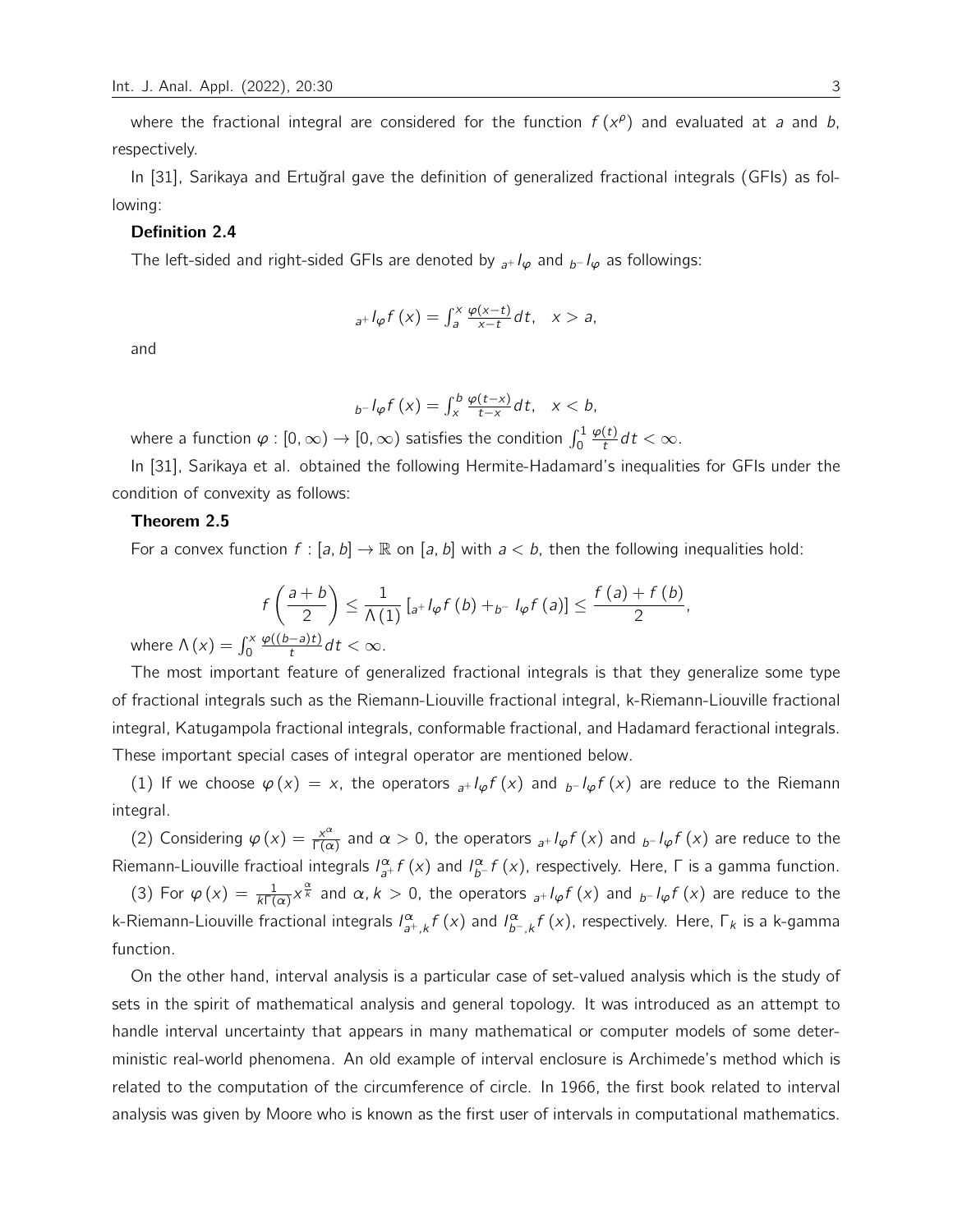After this book, several scientists started to investigate theory and application of interval arithmetic. Nowadays, because of its application, interval analysis is a useful tool in various areas related to uncertain data. We can see applications in computer graphics, experimental and computational physics, error analysis, robotics and many others.

#### 3. Interval Calculus

A real valued interval  $X$  is bounded, closed subset of  $\mathbb R$  and is defined by

$$
X=\left[\underline{X},\overline{X}\right]=\left\{ t\in\mathbb{R}:\underline{X}\leq t\leq\overline{X}\right\}
$$

where  $\underline{X}, \overline{X} \in \mathbb{R}$  and  $\underline{X} \leq \overline{X}$ . The number  $\underline{X}$  and  $\overline{X}$  are called the left and right endpoints of interval X, respectively. When  $\underline{X} = \overline{X} = a$ , the interval X is said to be degenerate and we use the form  $X = a = [a, a]$ . Also we call X positive if  $X > 0$  or negative if  $\overline{X} < 0$ . The set of all closed intervals of  $\mathbb R$ , the sets of all closed positive intervals of  $\mathbb R$  and closed negative intervals of  $\mathbb R$  is denoted by  $\R_l, \R_l^+$  and  $\R_l^-$ , respectively. The Pompeiu-Hausdorff distance between the intervals  $X$  and  $Y$  is defined by

$$
d(X,Y) = d\left(\left[\underline{X},\overline{X}\right],\left[\underline{Y},\overline{Y}\right]\right) = \max\left\{\left|\underline{X}-\underline{Y}\right|,\left|\overline{X}-\overline{Y}\right|\right\}.
$$

It is known that  $(\mathbb{R}_I, d)$  is a complete metric space.

Now, we give the definitions of basic interval arithmetic operations for the intervals  $X$  and  $Y$  as follows:

$$
X + Y = \left[ \underline{X} + \underline{Y}, \overline{X} + \overline{Y} \right],
$$

$$
X - Y = \left[ \underline{X} - \overline{Y}, \overline{X} - \underline{Y} \right],
$$

$$
X \cdot Y = [\min S, \max S] \text{ where } S = \{ \underline{XY}, \underline{X} \overline{Y}, \overline{X} \underline{Y}, \overline{X} \overline{Y} \},
$$

$$
X/Y = [\text{min } T, \text{max } T] \text{ where } T = \left\{ \frac{X}{Y}, \frac{X}{Y}, \frac{X}{Y}, \frac{X}{Y}, \frac{X}{Y} \right\} \text{ and } 0 \notin Y.
$$

Scalar multiplication of the interval  $X$  is defined by

$$
\lambda X = \lambda \left[ \underline{X}, \overline{X} \right] = \begin{cases} \left[ \lambda \underline{X}, \lambda \overline{X} \right], & \lambda > 0, \\ 0, & \lambda = 0, \\ \left[ \lambda \overline{X}, \lambda \underline{X} \right], & \lambda < 0, \end{cases}
$$

where  $\lambda \in \mathbb{R}$ .

The opposits of the interval  $X$  is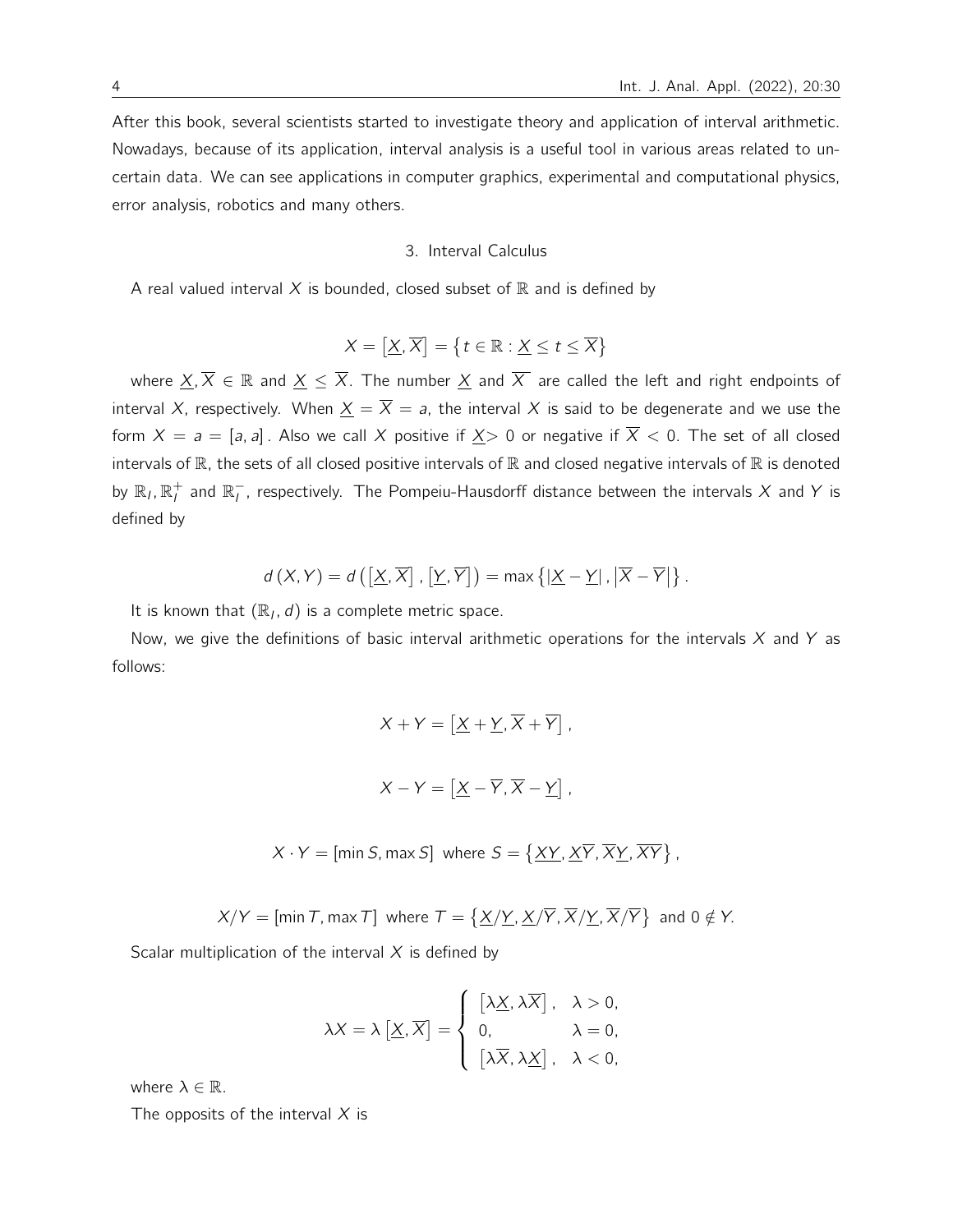$$
-X:=(-1)X=\left[-\overline{X},-\underline{X}\right],
$$

where  $\lambda = -1$ .

The subtraction is given by

$$
X - Y = X + (-Y) = [\underline{X} - \overline{Y}, \overline{X} - \underline{Y}].
$$

In general,  $-X$  is not additive inverse for X, i.e.  $X - X \neq 0$ . Use of monotonic functions

$$
F(X) = [F(\underline{X}), F(\overline{X})].
$$

The definitons of operations lead to a number of algebraic properties which allows  $\mathbb{R}_1$  to be quasilinear space. They can be listed as follows

(1)(Associativity of addition)  $(X + Y) + Z = X + (Y + Z)$  for all  $X, Y, Z \in \mathbb{R}_1$ ,

(2)(Additivity elemant)  $X + 0 = 0 + X = X$  for all  $X \in \mathbb{R}_1$ ,

(3)(Commutativity of addition)  $X + Y = Y + X$  for all  $X, Y \in \mathbb{R}_1$ ,

(4)(Cancellation law)  $X + Z = Y + Z \Longrightarrow X = Y$  for all  $X, Y, Z \in \mathbb{R}_1$ ,

(5)(Associativity of multiplication)  $(X \cdot Y) \cdot Z = X \cdot (Y \cdot Z)$  for all  $X, Y, Z \in \mathbb{R}_1$ ,

(6)(Commutativity of multiplication)  $X \cdot Y = Y \cdot X$  for all  $X, Y \in \mathbb{R}_1$ ,

(7)(Unity element)  $X \cdot 1 = 1 \cdot X$  for all  $X \in \mathbb{R}_1$ ,

(8)(Associativity law)  $\lambda (\mu X) = (\lambda \mu) X$  for all  $X \in \mathbb{R}_1$ , and for all  $\lambda, \mu \in \mathbb{R}$ ,

(9)(First distributiviyu law)  $\lambda (X + Y) = \lambda X + \lambda Y$  for all  $X, Y \in \mathbb{R}_1$ , and for all  $\lambda \in \mathbb{R}$ ,

(10)(Second distributiviyu law)  $(\lambda + \mu) X = \lambda X + \mu X$  for all  $X \in \mathbb{R}_I$ , and for all  $\lambda, \mu \in \mathbb{R}$ .

But, this law holds in certain cases. If  $Y \cdot Z > 0$ , then

$$
X \cdot Y + Z = X \cdot Y + X \cdot Z.
$$

What's more, one of the set property is the inclusion  $\subseteq$  that is given by

$$
X \subseteq Y \Longleftrightarrow Y \leq \underline{X} \text{ and } \overline{X} \leq \overline{Y}.
$$

Considering together with arthmetic operations and inclusion, one has the following property which is called inclusion isotone of interval operations:

Let  $\odot$  be the addition, multiplication, subtraction or division. If X, Y, Z and T areintervals such that

$$
X \subseteq Y \text{ and } Z \subseteq T,
$$

then the following relation is valid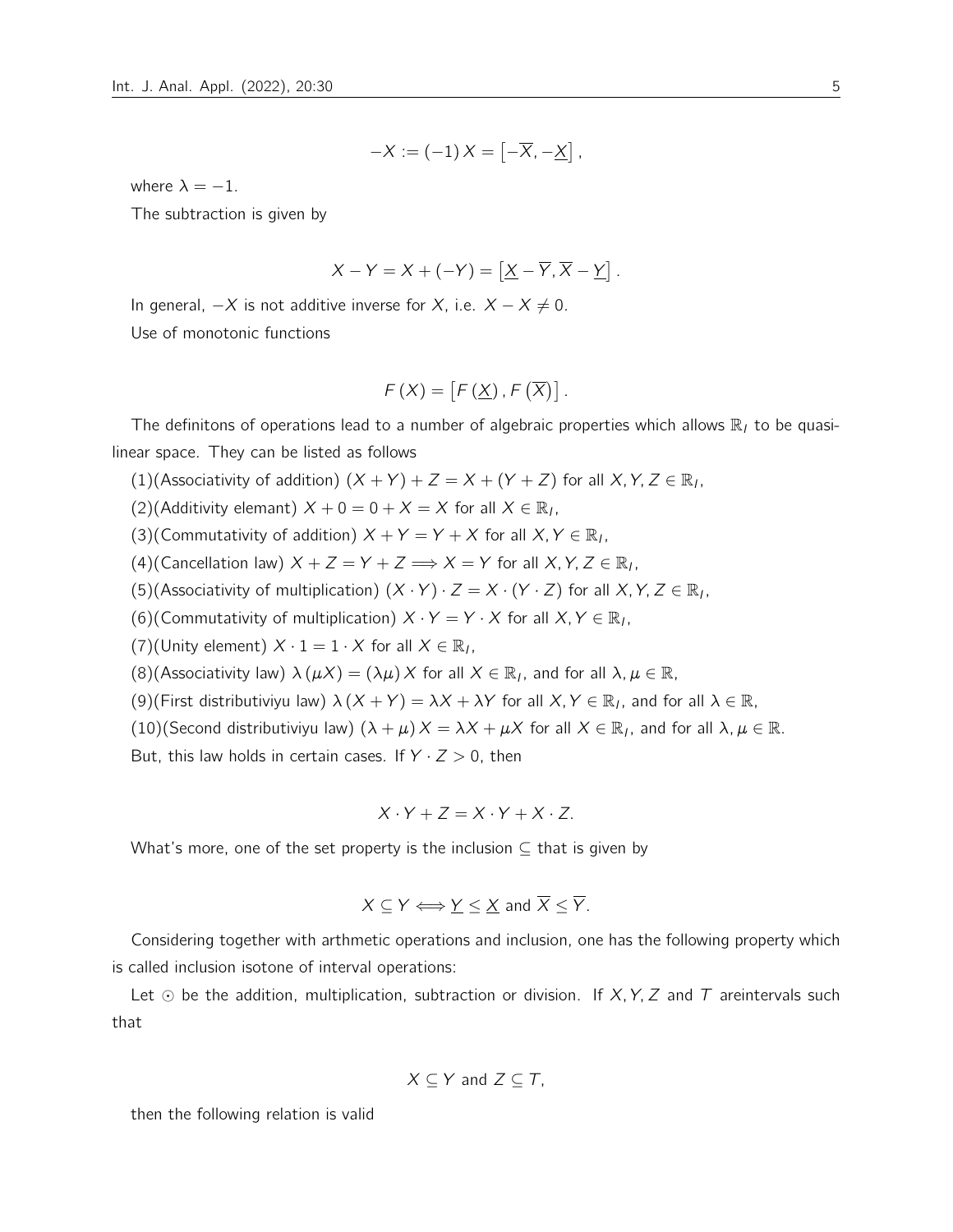$$
X\odot Z\subseteq Y\odot T.
$$

#### 4. Intgral of Interval-Valued Functions

In this section, the notion of integral is mentioned for interval-valued functions. Before the definition of integral, the necessary concepts will be given as the following:

A function F is said to be an interval-valued function of t on [a, b], if it assigns a nonempty interval to each  $t \in [a, b]$ ,

$$
F(t) = \left[\underline{F}(t), \overline{F}(t)\right].
$$

A partition of  $[a, b]$  is any finite ordered subset P having the form:

$$
P: a = t_0 < t_1 < \ldots < t_n = b.
$$

The mesh of a partition  $P$  defined by

$$
mesh(P) = max\{t_i - t_{i-1} : i = 1, 2, ..., n\}.
$$

We denoted by  $P([a, b])$  the set of all partition of [a, b]. Let  $P(\delta, [a, b])$  be the set of all  $P \in$  $P([a, b])$  such that  $mesh(P) < \delta$ . Choose an arbitrary point  $\xi_i$  in interval  $[t_{i-1}, t_i]$ ,  $(i = 1, 2, ..., n)$ and let us define the sum

$$
S(F, P, \delta) = \sum_{i=1}^{n} F(\xi_i) [t_i - t_{i-1}],
$$

where  $F:[a,b]\to\mathbb{R}_l$ . We call  $S(F, P, \delta)$  a Riemann sum of  $F$  corresponding to  $P\in P(\delta, [a,b])$ . Definition 4.1

A function  $F:[a,b]\to\mathbb{R}_I$  is called interval Riemann intrgrable  $((IR)$ -integrable) on  $[a,b]$ , if there exists  $A \in \mathbb{R}_l$  such that, for each  $\epsilon > 0$ , there exists  $\delta > 0$  such that

$$
d\left(S\left(F,P,\delta\right),A\right)<\epsilon
$$

for every Riemann sum S of F corresponding to each  $P \in P(\delta, [a, b])$  and independent from choice of  $\xi_i \in [t_{i-1},t_i]$  for all  $1\leq i\leq n$ . In this case,  $A$  is called the  $(IR)$ -integral of  $F$  on  $[a,b]$  and is denoted by

$$
A = (IR)\int_{a}^{b} F(t) dt.
$$

The collection of all functions that are (IR)-integrable on [a, b] will be denoted by  $IR_{([a,b])}$ .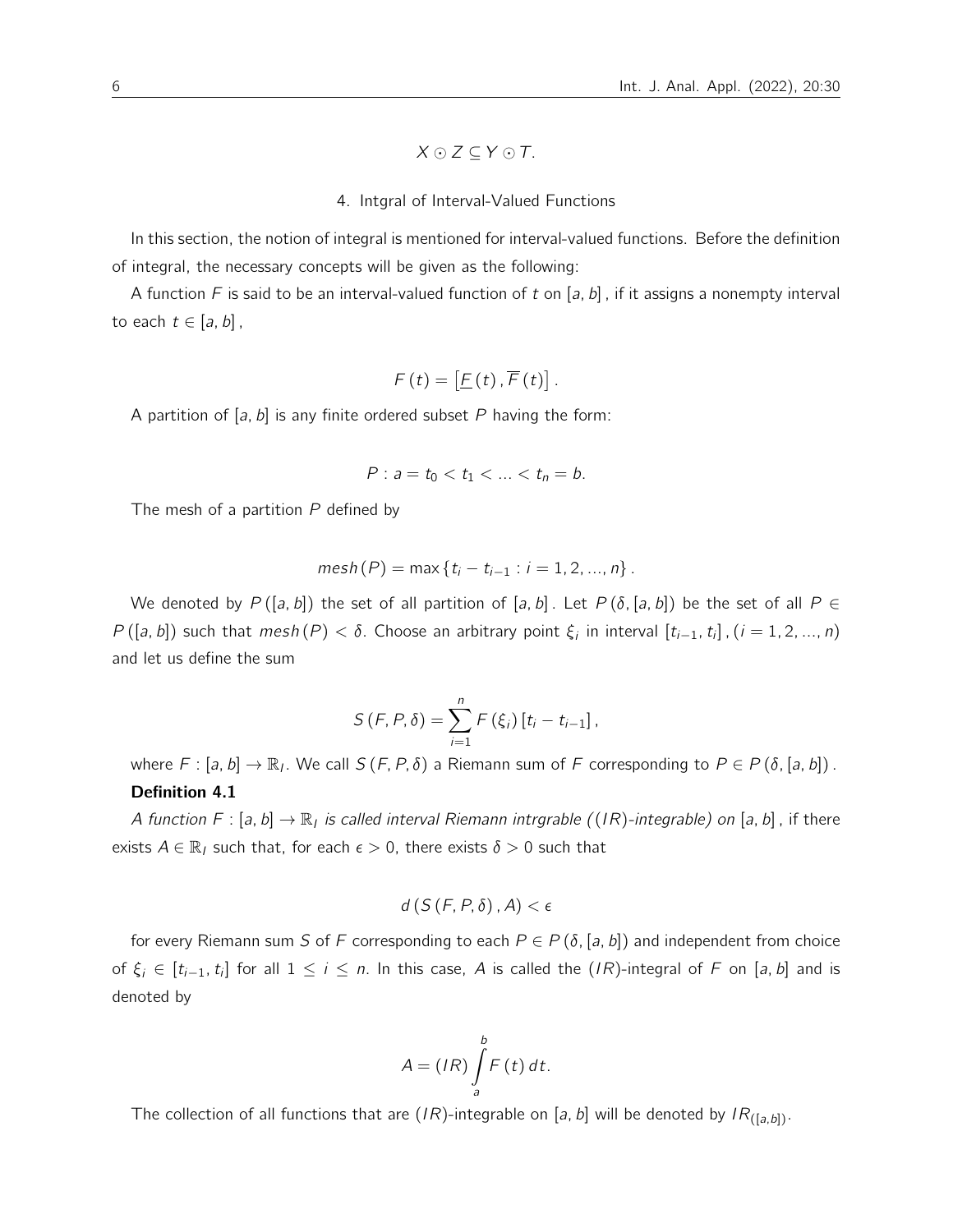The following theorem gives relation between  $(IR)$  –integrable and Riemann integrable  $(R)$ integrable.

#### Theorem 4.2

Let  $F:[a,b]\to\mathbb{R}$  be an interval-valued function such that  $F(t) = [E(t), \overline{F}(t)]$ .  $F \in IR_{([a,b])}$  if and only if  $\underline{F}(t)$ ,  $\overline{F}(t) \in R_{([a,b])}$  and

$$
(IR)\int_{a}^{b} F(t) dt = \left[ (R) \int_{a}^{b} \underline{F}(t) dt, (R) \int_{a}^{b} \overline{F}(t) dt \right],
$$

where  $R_{([a,b])}$  denoted the all R-integrable functions.

It is seen easily that, if  $F(t) \subseteq G(t)$  for all  $t \in [a, b]$ , then

$$
(IR)\int_{a}^{b}F(t) dt \subseteq (IR)\int_{a}^{b}G(t) dt.
$$

Furthermore, if  $\{t_{i-1}, t_i\}_{i=1}^m$  is a δ-fine  $P_1$  of  $[a, b]$  and if  $\{s_{j-1}, s_j\}_{j=1}^n$  is a δ-fine  $P_2$  of  $[c, d]$ , then retangles

$$
\triangle_{i,j}=[t_{i-1}, t_i]\times [s_{j-1}, s_j]
$$

are the partition of retangle  $\triangle = [a,b] \times [c,d]$  and the point  $(\xi_i, \eta_j)$  are inside the retangles  $[t_{i-1}, t_i] \times [s_{j-1}, s_j]$  . And we denote the set of all δ-fine partition P of  $\triangle$  with  $P_1 \times P_2$ , where  $P_1 \in$  $P(\delta, [a, b])$  and  $P_2 \in P(\delta, [c, d])$ . Let  $\triangle A_{i,j}$  be the area retangle  $\triangle_{i,j}$ , where  $1 \le i \le m, 1 \le j \le n$ , choose arbitrary  $(\xi_i,\eta_j)$  and get

$$
S(F, P, \delta, \triangle) = \sum_{i=1}^{m} \sum_{j=1}^{n} F(\xi_i, \eta_j) \triangle A_{i,j}.
$$

#### Definition 4.3

A function  $F: \triangle \to \mathbb{R}_I$  is called interval double Riemann integrable ((ID)-integrable) on  $\triangle =$ [a, b]  $\times$  [c, d] with the *ID*-integral  $I = (ID)$   $\int$  $\triangle$  $F(t, s) dA$ , if there exists  $I \in \mathbb{R}_1$  such that, for each  $\epsilon > 0$ , there exists  $\delta > 0$  such that

$$
d(S(F, P, \delta, \triangle), I) < \epsilon
$$

for each  $P\in P(\delta,\triangle)$  . We denote by  $IR_{(\triangle)}$  the set of all *ID*-integrable function on  $\triangle$ , and by  $R_{([a,b])}$ ,  $IR_{([a,b])}$ , the set of all R-integrable and IR-integrable functions on [a, b], respectively.

#### Theorem 4.4

Let  $\triangle = [a, b] \times [c, d]$ . If  $F : \triangle \rightarrow \mathbb{R}_l$  is *ID*-integrable on  $\triangle$ , then we have

$$
(ID) \iint_{\triangle} F(t,s) dA = (IR) \int_{a}^{b} (IR) \int_{c}^{d} F(s,t) ds dt.
$$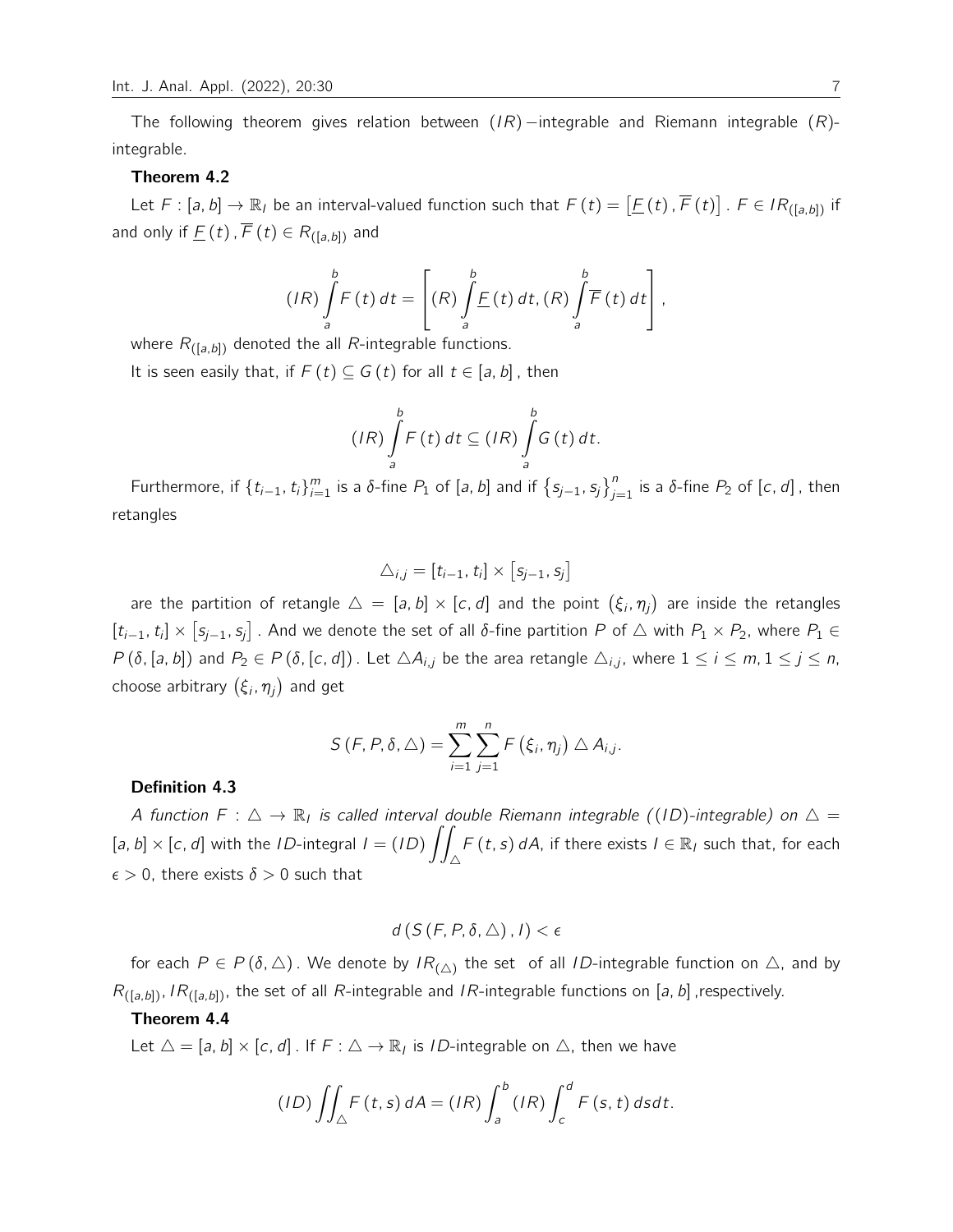In [25], Sadowska obtained the following Hermite-Hadamard inequality for interval-valued functions:

# Theorem 4.5

Let  $F$  :  $[a, b] \to \mathbb{R}^+_l$  be an interval-valued function such that  $F(t) = [E(t), \overline{F}(t)]$  and  $F \in$  $IR_{([a,b])}$ . Then

$$
\frac{F(a)+F(b)}{2}\subseteq \frac{1}{b-a}(IR)\int_{a}^{b}F(t) dt \subseteq F\left(\frac{a+b}{2}\right).
$$

# 5. Hermite-Hadamard Inequalities for Generalized Fractional on the Interval-Value Coordinates

Throughout this study, we hope to generalize the Hermite-Hadamard inequalities for generalized fractional on the interval-value coordinates. For bievity, we define

$$
{}_{a^+,c^+}l_{\varphi}f(x,y) = \int_c^y \int_a^x \frac{\varphi(x-t)\varphi(y-s)}{(x-t)(y-s)}dt ds,
$$
  

$$
{}_{a^+,d^-}l_{\varphi}f(x,y) = \int_y^d \int_a^x \frac{\varphi(x-t)\varphi(s-y)}{(x-t)(s-y)}dt ds,
$$
  

$$
{}_{b^-,c^+}l_{\varphi}f(x,y) = \int_c^y \int_x^b \frac{\varphi(t-x)\varphi(y-s)}{(t-x)(y-s)}dt ds,
$$

and

$$
_{b^{-},d^{-}}I_{\varphi}f(x,y)=\int_{y}^{d}\int_{x}^{b}\frac{\varphi\left( t-x\right) \varphi\left( s-y\right) }{\left( t-x\right) \left( s-y\right) }dtds.
$$

# Theorem 5.1

Let  $f: I \times I \to \mathbb{R}$  be an interval-valued convex function such that  $f(t) = [f(t), \overline{f}(t)]$  and a, b, c, d e I with  $a < b$  and  $c < d$ . If  $f \in ID_{([a,b] \times [c,d])}$ , then the following inequalities for generalized fractional integral hold:

$$
f\left(\frac{a+b}{2}, \frac{c+d}{2}\right)
$$
  
\n
$$
\supseteq \frac{1}{4\Omega(1,1)} \left[ a^{+}, c^{+} \log f\left(b, d\right) + a^{+}, d^{-} \log f\left(b, c\right) + b^{-}, c^{+} \log f\left(a, d\right) + b^{-}, d^{-} \log f\left(a, c\right) \right]
$$
  
\n
$$
\supseteq \frac{f\left(a, c\right) + f\left(a, d\right) + f\left(b, c\right) + f\left(b, d\right)}{4},
$$

where

 $\Omega(x, y) = \int_0^x \int_0^y$  $\frac{\varphi((b-a)t)\varphi((d-c)s)}{ts}dtds.$ pr oof :

For  $t \in [0, 1]$ , let  $x = ta + (1 - t) b$ ,  $y = (1 - t) a + tb$ ,  $z = sc + (1 - s) d$ ,  $w = (1 - s) c + sd$ . Due to the convexity of  $f$ ,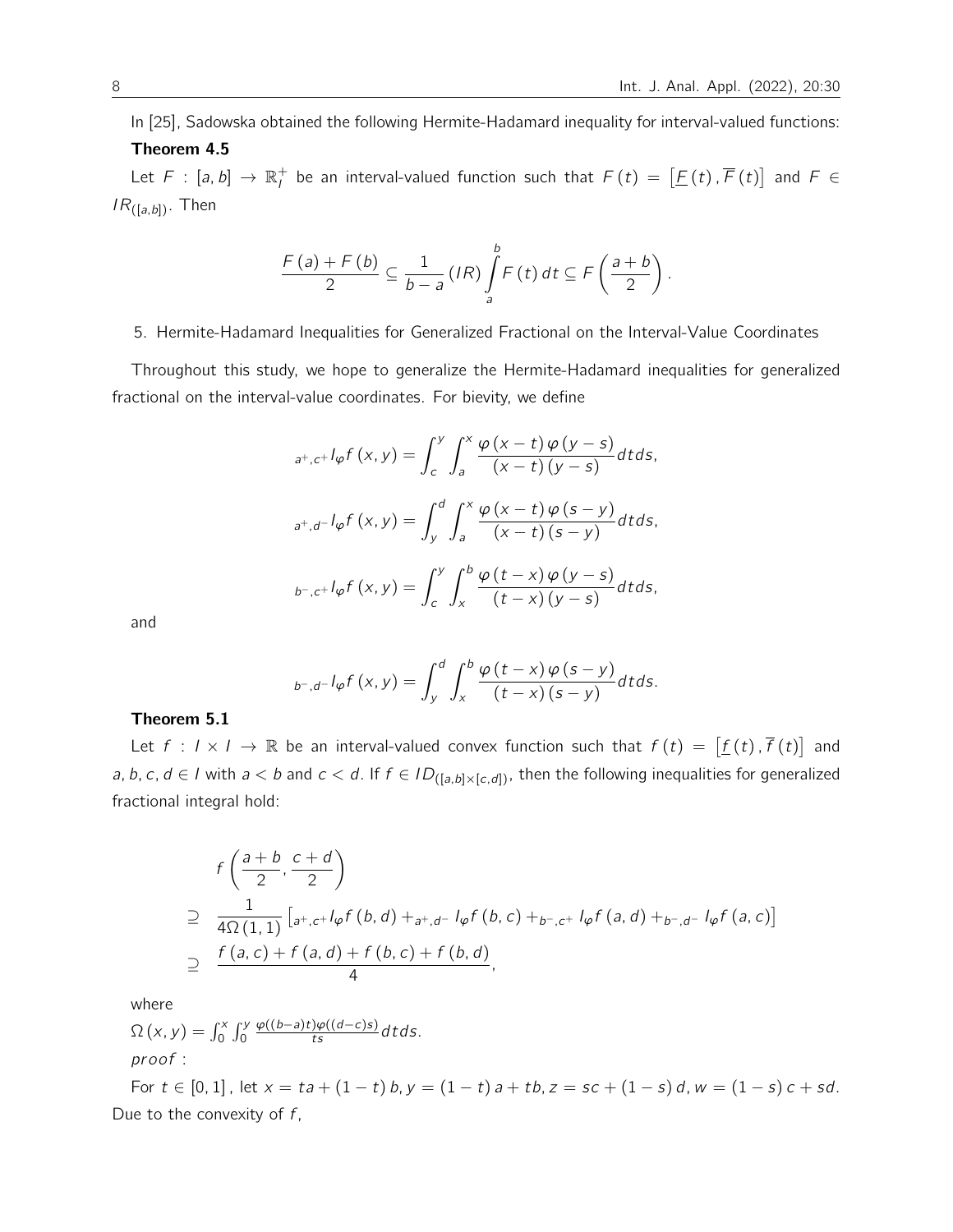$$
f\left(\frac{x+y}{2},\frac{z+w}{2}\right) \supseteq \frac{f(x,z)+f(x,w)+f(y,z)+f(y,w)}{4}
$$

we get

$$
4f\left(\frac{a+b}{2}, \frac{c+d}{2}\right)
$$
  
\n
$$
\supseteq f(ta + (1-t)b, sc + (1-s)d) + f((1-t)a + tb, sc + (1-s)d)
$$
  
\n
$$
+f(ta + (1-t)b, (1-s)c + sd) + f((1-t)a + tb, (1-s)c + sd).
$$

Multiplying both side by  $\frac{\varphi((b-a)t)\varphi((d-c)s)}{ts}$ , then integrating the resulting inequality with reapect to t over  $(0, 1]$ , we obtain

$$
4f\left(\frac{a+b}{2}, \frac{c+d}{2}\right)(1D)\int_{0}^{1}\int_{0}^{1}\frac{\varphi((b-a)t)\varphi((d-c)s)}{ts}dtds
$$
  
\n
$$
\supseteq (1D)\int_{0}^{1}\int_{0}^{1}\frac{\varphi((b-a)t)\varphi((d-c)s)}{ts}f(ta+(1-t)b, sc+(1-s)d)dtds
$$
  
\n
$$
+(1D)\int_{0}^{1}\int_{0}^{1}\frac{\varphi((b-a)t)\varphi((d-c)s)}{ts}f((1-t)a+tb, sc+(1-s)d)dtds
$$

$$
+(ID)\int_{0}^{1}\int_{0}^{1}\frac{\varphi((b-a) t)\varphi((d-c) s)}{ts}f(ta+(1-t) b,(1-s) c+sd) dtds
$$
  
+
$$
(ID)\int_{0}^{1}\int_{0}^{1}\frac{\varphi((b-a) t)\varphi((d-c) s)}{ts}f((1-t) a+tb,(1-s) c+sd) dtds
$$
  
=  $a^{+}, c^{+}l\varphi f(b,d)+a^{+}, d^{-}l\varphi f(b,c)+b^{-}, c^{+}l\varphi f(a,d)+b^{-}, d^{-}l\varphi f(a,c).$ 

And then, since f is convex, for every  $t \in [0, 1]$ , we have

$$
f(ta + (1-t)b, sc + (1-s)d) + f((1-t)a + tb, sc + (1-s)d)
$$
  
+
$$
f(ta + (1-t)b, (1-s)c + sd) + f((1-t)a + tb, (1-s)c + sd)
$$
  

$$
\geq tsf(a, c) + t(1-s)f(a, d) + (1-t)(1-s)f(b, c) + (1-t)sf(b, d)
$$
  
+
$$
t(1-s)f(a, c) + tsf(a, d) + (1-t)sf(b, c) + (1-t)(1-s)f(b, d)
$$
  
+
$$
(1-t)sf(a, c) + (1-t)(1-s)f(a, d) + tsf(b, c) + t(1-s)f(b, d)
$$
  
+
$$
(1-t)(1-s)f(a, c) + (1-t)sf(a, d) + t(1-s)f(b, c) + tsf(b, d)
$$
  
= 
$$
f(a, c) + f(a, d) + f(b, c) + f(b, d).
$$

Multiplying both side by  $\frac{\varphi((b-a)t)\varphi((d-c)s)}{ts}$ , then integrating the resulting inequality with reapect to  $t$  over  $(0, 1]$ , we obtain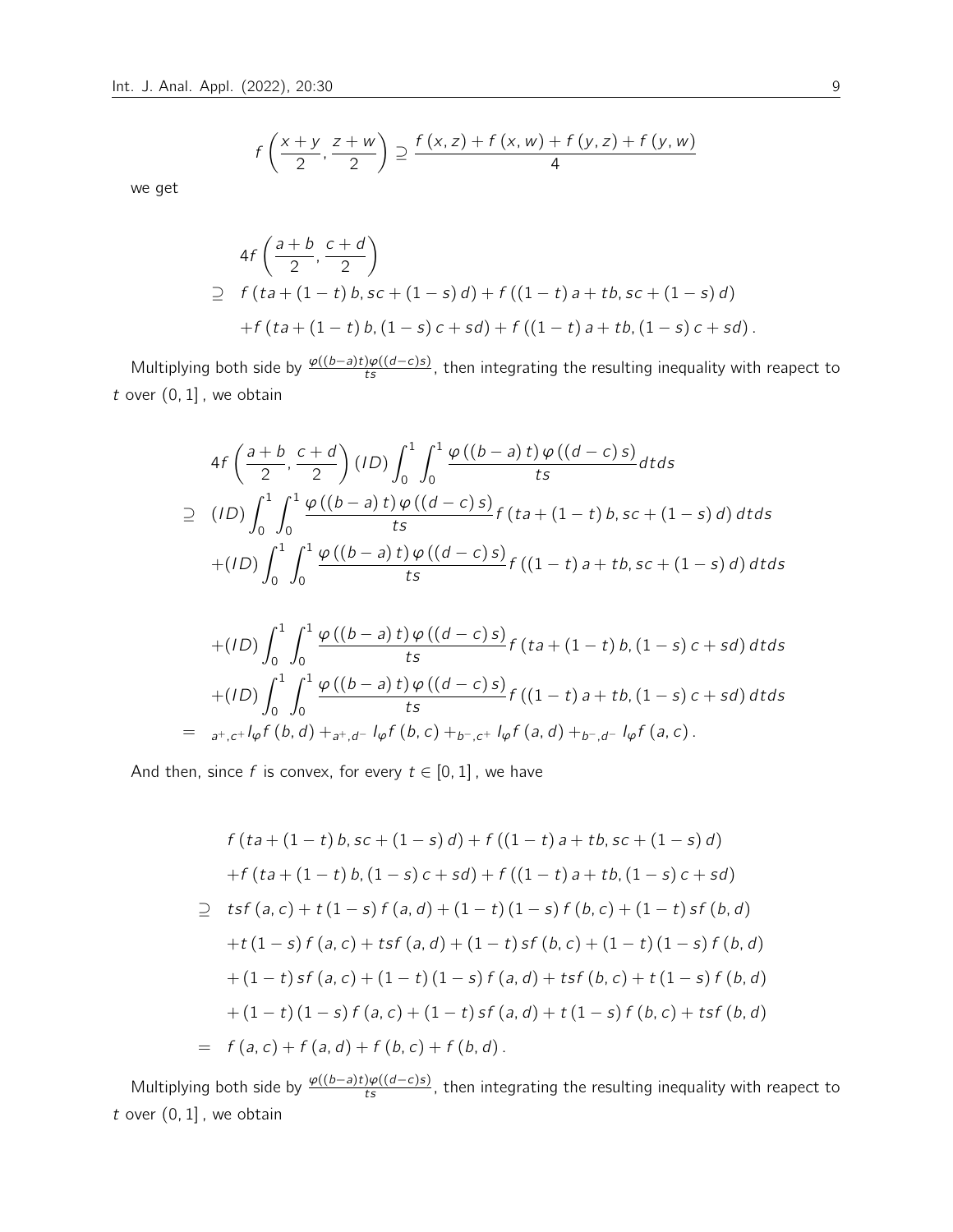$$
a^{+},c^{+} \int_{\varphi} f\left(b,d\right)+a^{+},d^{-} \int_{\varphi} f\left(b,c\right)+b^{-},c^{+} \int_{\varphi} f\left(a,d\right)+b^{-},d^{-} \int_{\varphi} f\left(a,c\right)
$$
  
\n
$$
\supseteq \left[f\left(a,c\right)+f\left(a,d\right)+f\left(b,c\right)+f\left(b,d\right)\right] \left(ID\right) \int_{0}^{1} \int_{0}^{1} \frac{\varphi\left(\left(b-a\right)t\right)\varphi\left(\left(d-c\right)s\right)}{ts} dtds.
$$

### Lemma 5.2

Let  $f: I \times I \to \mathbb{R}$  be an interval-valued convex function such that  $f(t) = [f(t), \overline{f}(t)]$  and a, b, c, d ∈ I with  $a < b$  and  $c < d$ . If f and  $\frac{\partial^2}{\partial t \partial s} f \in ID_{([a,b] \times [c,d])}$  and  $\Big|$  $\frac{\partial^2}{\partial t \partial s} f$  is convex, then the following equalities for generalized fractional integrals hold:

$$
\frac{f(a,c) + f(a,d) + f(b,c) + f(b,d)}{4}
$$
\n
$$
+\frac{1}{4\Omega(1,1)} \left[ a^+, c^+ l \varphi f(b,d) + a^+, d^- l \varphi f(b,c) + b^-, c^+ l \varphi f(a,d) + b^-, d^- l \varphi f(a,c) \right]
$$
\n
$$
= \frac{(b-a)(d-c)}{4\Omega(1,1)}
$$
\n
$$
\times (1D) \int_0^1 \int_0^1 \Omega(t,s) \left[ \frac{\partial^2}{\partial t \partial s} f(ta + (1-t)b, sc + (1-s)d) \right]
$$
\n
$$
\partial^2
$$

$$
-\frac{\partial^2}{\partial t \partial s} f (ta + (1 - t) b, (1 - s) c + sd)
$$

$$
-\frac{\partial^2}{\partial t \partial s} f ((1 - t) a + tb, sc + (1 - s) d)
$$

$$
+\frac{\partial^2}{\partial t \partial s} f ((1 - t) a + tb, (1 - s) c + sd) \, ds dt
$$

$$
+\frac{\Delta(1)}{4\Omega(1, 1)} \left[ a + l\phi f (b, d) + a + l\phi f (b, c) + b - l\phi f (a, d) + b - l\phi f (a, c) \right]
$$

$$
+\frac{\Delta(1)}{4\Omega(1, 1)} \left[ c + l\phi f (b, d) + d - l\phi f (b, c) + c + l\phi f (a, d) + d - l\phi f (a, c) \right]
$$
  
are  $\Delta(t) = (IR) \int_0^t \frac{\varphi((b-a)u)}{u} du$  and  $\Delta(s) = (IR) \int_0^s \frac{\varphi((d-c)\lambda)}{\lambda} d\lambda$ .

whe pr oof :

Here, we apply integration by parts, then we have

$$
S_1 = \frac{(b-a)(d-c)}{4\Omega(1,1)}(1D) \int_0^1 \int_0^1 \Lambda(t,s) \frac{\partial^2}{\partial t \partial s} f(ta + (1-t)b, sc + (1-s)d) ds dt
$$
  
\n
$$
S_2 = \frac{(b-a)(d-c)}{4\Omega(1,1)}(1D) \int_0^1 \int_0^1 -\Lambda(t,s) \frac{\partial^2}{\partial t \partial s} f(ta + (1-t)b, (1-s)c + sd) ds dt
$$
  
\n
$$
S_3 = \frac{(b-a)(d-c)}{4\Omega(1,1)}(1D) \int_0^1 \int_0^1 \Lambda(t,s) \frac{\partial^2}{\partial t \partial s} f((1-t)a + tb, sc + (1-s)d) ds dt
$$

and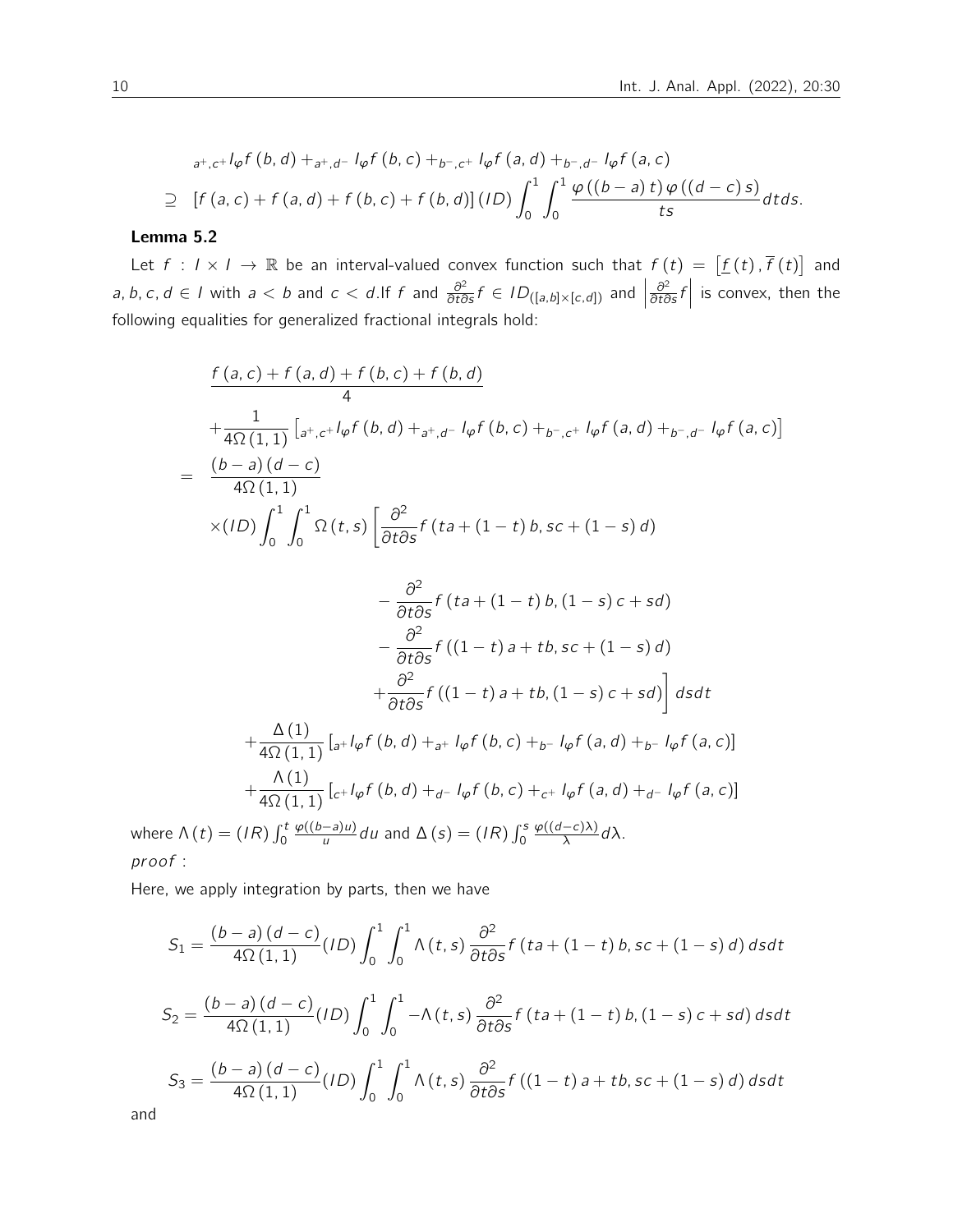$$
S_4 = \frac{(b-a)(d-c)}{4\Omega(1,1)}(ID)\int_0^1\int_0^1 -\Lambda(t,s)\frac{\partial^2}{\partial t\partial s}f((1-t)a+tb,(1-s)c+sd) dsdt.
$$

If we add from  $S_1$  to  $S_4$  and multiply by  $(b - a)(d - c)$ , we obtain the proof.

# Theorem 5.3

Let  $f: I \times I \to \mathbb{R}$  be an interval-valued convex function such that  $f(t) = [f(t), \overline{f}(t)]$  and a, b, c, d ∈ I with  $a < b$  and  $c < d$ . If f and  $\frac{\partial^2}{\partial t \partial s} f \in ID_{([a,b] \times [c,d])}$  and  $\frac{\partial^2}{\partial t \partial s} f$ is convex, then the following inequalities for generalized fractional integral hold:

$$
\frac{\int f(a,c) + f(a,d) + f(b,c) + f(b,d)}{4}
$$
\n
$$
-\frac{1}{4\Omega(1,1)} \left[ a^{+},c^{+} \sqrt{\varphi} f(b,d) + a^{+},d^{-} \sqrt{\varphi} f(b,c) + b^{-},c^{+} \sqrt{\varphi} f(a,d) + b^{-},d^{-} \sqrt{\varphi} f(a,c) \right]
$$
\n
$$
\geq \frac{(b-a)(d-c)}{\Omega(1,1)} (1D) \int_{0}^{1} \int_{0}^{1} ts |\Omega(t,s) - \Omega(t,1-s) - \Omega(1-t,s) + \Omega(1-t,1-s)| ds dt
$$
\n
$$
\times \left( \frac{\left| \frac{\partial^{2}}{\partial t \partial s} f(a,c) \right| + \left| \frac{\partial^{2}}{\partial t \partial s} f(a,d) \right| + \left| \frac{\partial^{2}}{\partial t \partial s} f(b,c) \right| + \left| \frac{\partial^{2}}{\partial t \partial s} f(b,d) \right|}{4} \right)
$$
\n
$$
+\frac{\Delta(1)}{4\Omega(1,1)} \left[ a^{+} \sqrt{\varphi} f(b,d) + a^{+} \sqrt{\varphi} f(b,c) + b^{-} \sqrt{\varphi} f(a,d) + b^{-} \sqrt{\varphi} f(a,c) \right]
$$
\n
$$
+\frac{\Delta(1)}{4\Omega(1,1)} \left[ c^{+} \sqrt{\varphi} f(b,d) + a^{-} \sqrt{\varphi} f(b,c) + c^{+} \sqrt{\varphi} f(a,d) + a^{-} \sqrt{\varphi} f(a,c) \right].
$$

pr oof :

Using Lemma 5.2 and the convexity of  $\Big|$  $\frac{\partial^2}{\partial t \partial s} f$ , then we have

$$
\begin{split}\n&\left|\frac{f(a,c)+f(a,d)+f(b,c)+f(b,d)}{4}\right. \\
&\left.+\frac{1}{4\Omega(1,1)}\left[a^+,c^+l\varphi f(b,d)+_{a^+,d^-}l\varphi f(b,c)+_{b^-,c^+}l\varphi f(a,d)+_{b^-,d^-}l\varphi f(a,c)\right]\right| \\
&\geq \frac{(b-a)(d-c)}{4\Omega(1,1)} \\
&\times (ID)\int_0^1 \int_0^1 \left\{\left[\Omega(t,s)-\Omega(t.1-s)-\Omega(1-t,s)+\Omega(1-t,1-s)\right]\right. \\
&\times \frac{\partial^2}{\partial t\partial s}f(ta+(1-t)b,sc+(1-s)d)\right\}dsdt \\
&+\frac{\Delta(1)}{4\Omega(1,1)}\left[a^+l\varphi f(b,d)+_{a^+}l\varphi f(b,c)+_{b^-}l\varphi f(a,d)+_{b^-}l\varphi f(a,c)\right] \\
&+\frac{\Lambda(1)}{4\Omega(1,1)}\left[c^+l\varphi f(b,d)+_{d^-}l\varphi f(b,c)+_{c^+}l\varphi f(a,d)+_{d^-}l\varphi f(a,c)\right]\n\end{split}
$$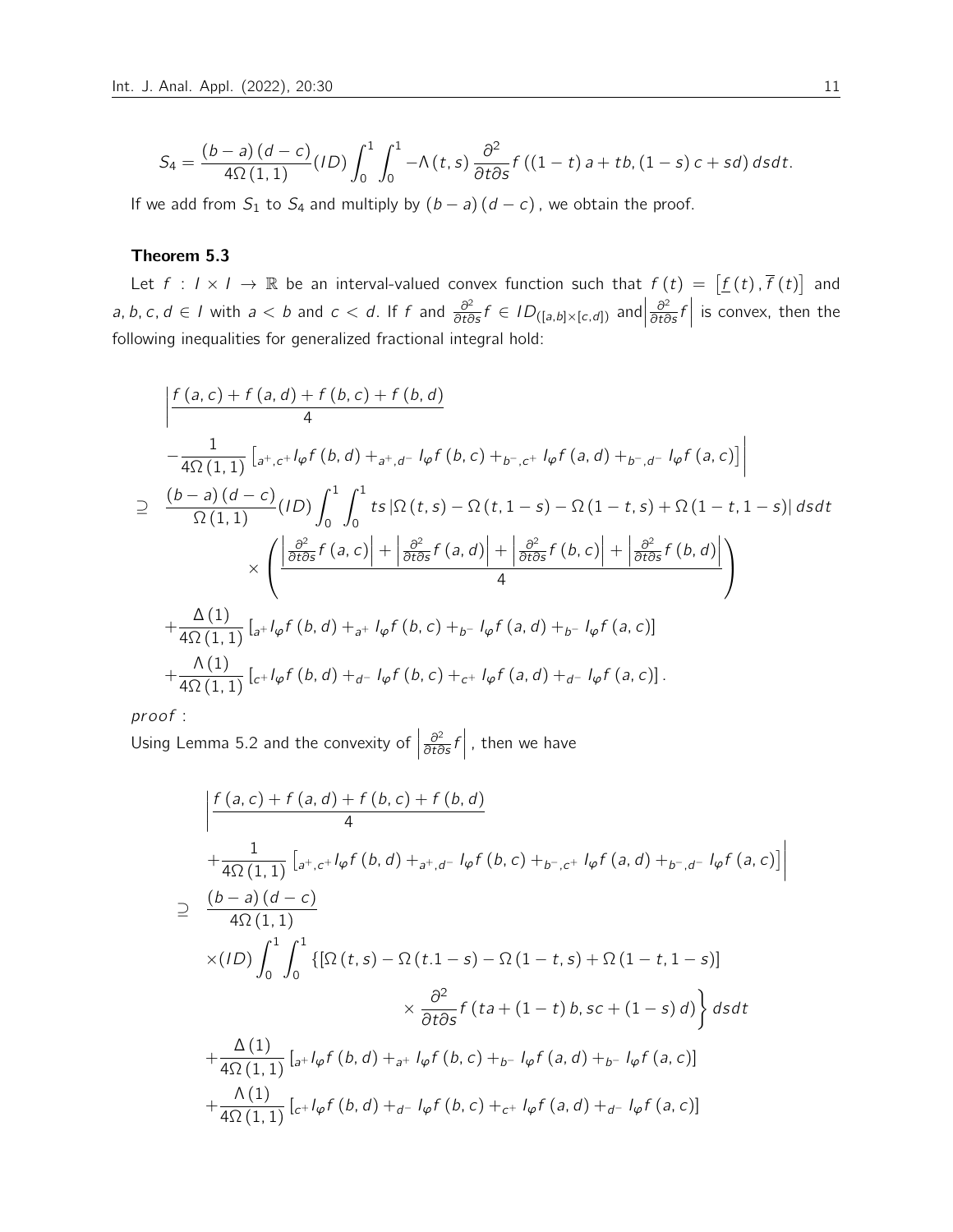$$
\supseteq \frac{(b-a)(d-c)}{\Omega(1,1)}(ID) \int_0^1 \int_0^1 ts \left|\Lambda(1-t,s) - \Lambda(t,s) + \Lambda(t,1-s) - \Lambda(1-t,1-s)\right| ds dt
$$
\n
$$
\times \left( \frac{\left|\frac{\partial^2}{\partial t \partial s} f(a,c)\right| + \left|\frac{\partial^2}{\partial t \partial s} f(a,d)\right| + \left|\frac{\partial^2}{\partial t \partial s} f(b,c)\right| + \left|\frac{\partial^2}{\partial t \partial s} f(b,d)\right|}{4} \right)
$$
\n
$$
+ \frac{\Delta(1)}{4\Omega(1,1)} \left[ a + l_{\varphi} f(b,d) + a + l_{\varphi} f(b,c) + b - l_{\varphi} f(a,d) + b - l_{\varphi} f(a,c) \right]
$$
\n
$$
+ \frac{\Lambda(1)}{4\Omega(1,1)} \left[ c + l_{\varphi} f(b,d) + a - l_{\varphi} f(b,c) + c + l_{\varphi} f(a,d) + a - l_{\varphi} f(a,c) \right].
$$

This completes the proof.

### Lemma 5.4

Let  $f: I \times I \to \mathbb{R}$  be an interval-valued convex function such that  $f(t) = [f(t), \overline{f}(t)]$  and a, b, c, d ∈ I with  $a < b$  and  $c < d$ . If f and  $\frac{\partial^2}{\partial t \partial s} f \in ID_{([a,b] \times [c,d])}$  and  $\frac{\partial^2}{\partial t \partial s} f$ is convex, then the following equalities for generalized fractional integrals hold:

$$
4f\left(\frac{a+b}{2}, \frac{c+d}{2}\right) - f\left(a, \frac{c+d}{2}\right) - f\left(b, \frac{c+d}{2}\right) - f\left(\frac{a+b}{2}, c\right) - f\left(\frac{a+b}{2}, d\right)
$$
  
+2f(a, c) + 2f(a, d) + 2f(b, c) + 2f(b, d)  
+ 
$$
\frac{1}{\Omega(1, 1)} \left[ b^{-1} d^{-1} \varphi f(a, c) + b^{-1} d^{-1} \varphi f(a, d) + a^{+1} d^{-1} \varphi f(b, c) + a^{+1} d^{-1} \varphi f(b, d) \right]
$$

$$
-b^{-1} \varphi f(a, c) - b^{-1} \varphi f(a, d) - a^{+1} \varphi f(b, c) - a^{+1} \varphi f(b, d)
$$

$$
-d^{-1} \varphi f(a, c) - c^{+1} \varphi f(a, d) - d^{-1} \varphi f(b, c) - c^{+1} \varphi f(b, d)
$$

$$
= \frac{1}{\Omega(1, 1)} \sum_{k=1}^{16} J_k
$$

where

$$
J_1 = (ID) \int_0^{\frac{1}{2}} \int_0^{\frac{1}{2}} \Lambda_1(t,s) \frac{\partial^2}{\partial t \partial s} f (ta + (1-t) b, sc + (1-s) d) ds dt,
$$
  
\n
$$
J_2 = (ID) \int_0^{\frac{1}{2}} \int_0^{\frac{1}{2}} -\Lambda_1(t,s) \frac{\partial^2}{\partial t \partial s} f ((1-t) a + tb, sc + (1-s) d) ds dt,
$$
  
\n
$$
J_3 = (ID) \int_0^{\frac{1}{2}} \int_0^{\frac{1}{2}} -\Lambda_1(t,s) \frac{\partial^2}{\partial t \partial s} f (ta + (1-t) b, (1-s) c + sd) ds dt,
$$
  
\n
$$
J_4 = (ID) \int_0^{\frac{1}{2}} \int_0^{\frac{1}{2}} \Lambda_1(t,s) \frac{\partial^2}{\partial t \partial s} f ((1-t) a + tb, (1-s) c + sd) ds dt,
$$
  
\n
$$
J_5 = (ID) \int_0^{\frac{1}{2}} \int_{\frac{1}{2}}^1 -\Lambda_2(t,s) \frac{\partial^2}{\partial t \partial s} f (ta + (1-t) b, sc + (1-s) d) ds dt,
$$
  
\n
$$
J_6 = (ID) \int_0^{\frac{1}{2}} \int_{\frac{1}{2}}^1 \Lambda_2(t,s) \frac{\partial^2}{\partial t \partial s} f ((1-t) a + tb, sc + (1-s) d) ds dt,
$$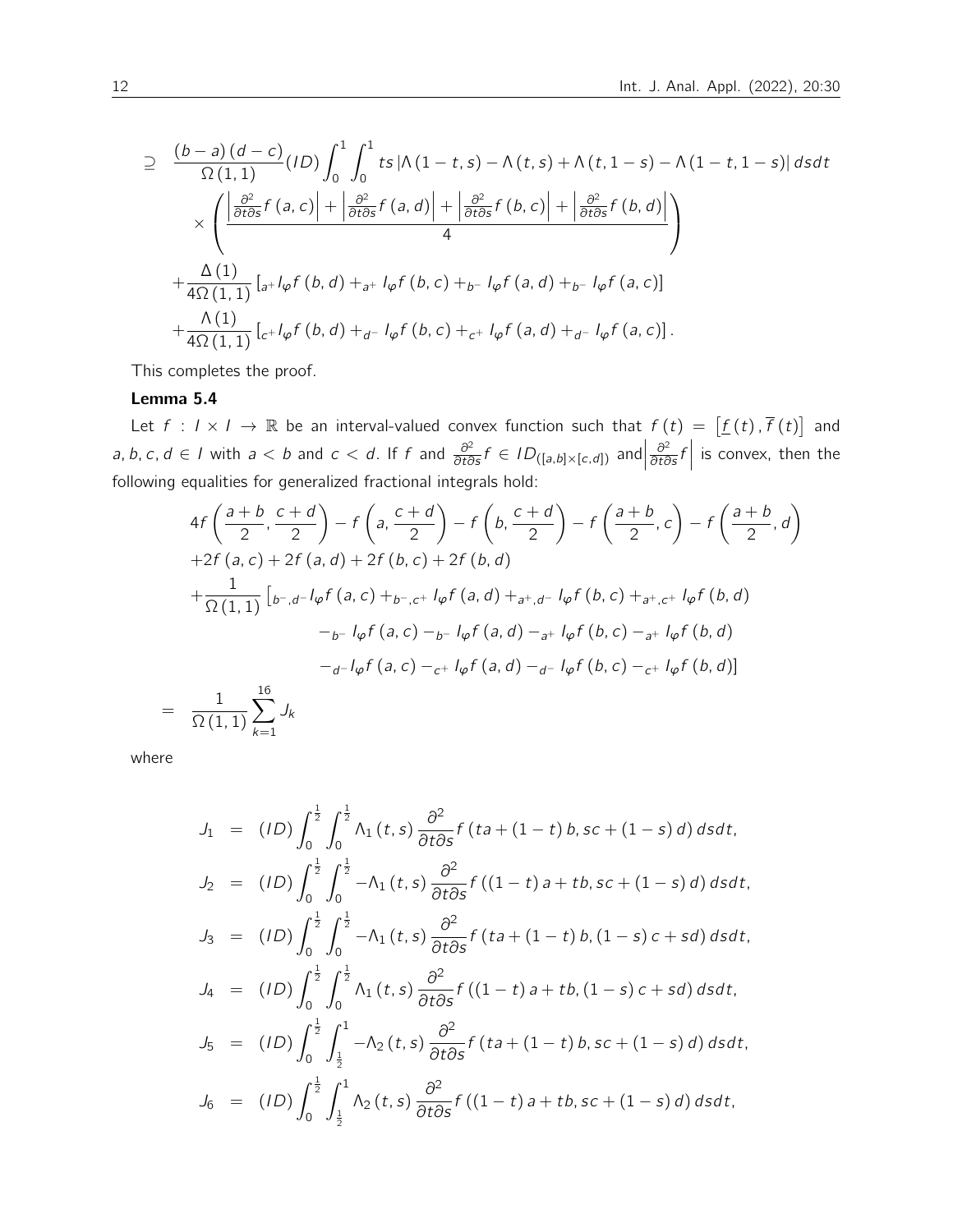$$
J_7 = (1D) \int_0^{\frac{1}{2}} \int_{\frac{1}{2}}^1 \Lambda_2(t,s) \frac{\partial^2}{\partial t \partial s} f(ta + (1-t) b, (1-s)c + sd) ds dt,
$$
  
\n
$$
J_8 = (1D) \int_0^{\frac{1}{2}} \int_{\frac{1}{2}}^1 - \Lambda_2(t,s) \frac{\partial^2}{\partial t \partial s} f((1-t) a + tb, (1-s)c + sd) ds dt,
$$
  
\n
$$
J_9 = (1D) \int_{\frac{1}{2}}^1 \int_0^{\frac{1}{2}} - \Lambda_3(t,s) \frac{\partial^2}{\partial t \partial s} f(ta + (1-t) b, sc + (1-s) d) ds dt,
$$
  
\n
$$
J_{10} = (1D) \int_{\frac{1}{2}}^1 \int_0^{\frac{1}{2}} \Lambda_3(t,s) \frac{\partial^2}{\partial t \partial s} f((1-t) a + tb, sc + (1-s) d) ds dt,
$$
  
\n
$$
J_{11} = (1D) \int_{\frac{1}{2}}^1 \int_0^{\frac{1}{2}} \Lambda_3(t,s) \frac{\partial^2}{\partial t \partial s} f(ta + (1-t) b, (1-s)c + sd) ds dt,
$$
  
\n
$$
J_{12} = (1D) \int_{\frac{1}{2}}^1 \int_0^{\frac{1}{2}} - \Lambda_3(t,s) \frac{\partial^2}{\partial t \partial s} f((1-t) a + tb, (1-s)c + sd) ds dt,
$$
  
\n
$$
J_{13} = (1D) \int_{\frac{1}{2}}^1 \int_{\frac{1}{2}}^1 \Lambda_4(t,s) \frac{\partial^2}{\partial t \partial s} f(ta + (1-t) b, (1-s)c + sd) ds dt,
$$
  
\n
$$
J_{14} = (1D) \int_{\frac{1}{2}}^1 \int_{\frac{1}{2}}^1 - \Lambda_4(t,s) \frac{\partial^2}{\partial t \partial s} f((1-t) a + tb, (1-s)c + sd) ds dt,
$$
  
\n
$$
J_{15} = (1D) \int_{\frac{1}{2}}^1 \int_{\frac{1}{2}}^1 - \Lambda_4(t,s) \frac{\partial^2}{\partial t \partial s} f(ta + (1-t) b, sc + (1-s) d) ds
$$

and

$$
\Lambda_1(t,s) = (ID) \int_0^t \int_0^s \frac{\varphi((b-a)u)\varphi((d-c)\lambda)}{u\lambda} du d\lambda, \quad \Lambda_2(t,s) = (ID) \int_0^t \int_s^1 \frac{\varphi((b-a)u)\varphi((d-c)\lambda)}{u\lambda} du d\lambda, \n\Lambda_3(t,s) = (ID) \int_t^1 \int_0^s \frac{\varphi((b-a)u)\varphi((d-c)\lambda)}{u\lambda} du d\lambda, \quad \Lambda_4(t,s) = (ID) \int_t^1 \int_s^1 \frac{\varphi((b-a)u)\varphi((d-c)\lambda)}{u\lambda} du d\lambda.
$$

pr oof :

Here, we apply integration by parts, then we completes the proof.

# Theorem 5.5

Let  $f: I \times I \to \mathbb{R}$  be an interval-valued convex function such that  $f(t) = [f(t), \overline{f}(t)]$  and a, b, c, d ∈ I with  $a < b$  and  $c < d$ . If f and  $\frac{\partial^2}{\partial t \partial s} f \in ID_{([a,b] \times [c,d])}$  and  $\frac{\partial^2}{\partial t \partial s} f$ is convex, then the following inequalities for generalized fractional integral hold:

$$
\left|4f\left(\frac{a+b}{2},\frac{c+d}{2}\right)-f\left(a,\frac{c+d}{2}\right)-f\left(b,\frac{c+d}{2}\right)-f\left(\frac{a+b}{2},c\right)-f\left(\frac{a+b}{2},d\right)\right|
$$
  
+2f(a,c)+2f(a,d)+2f(b,c)+2f(b,d)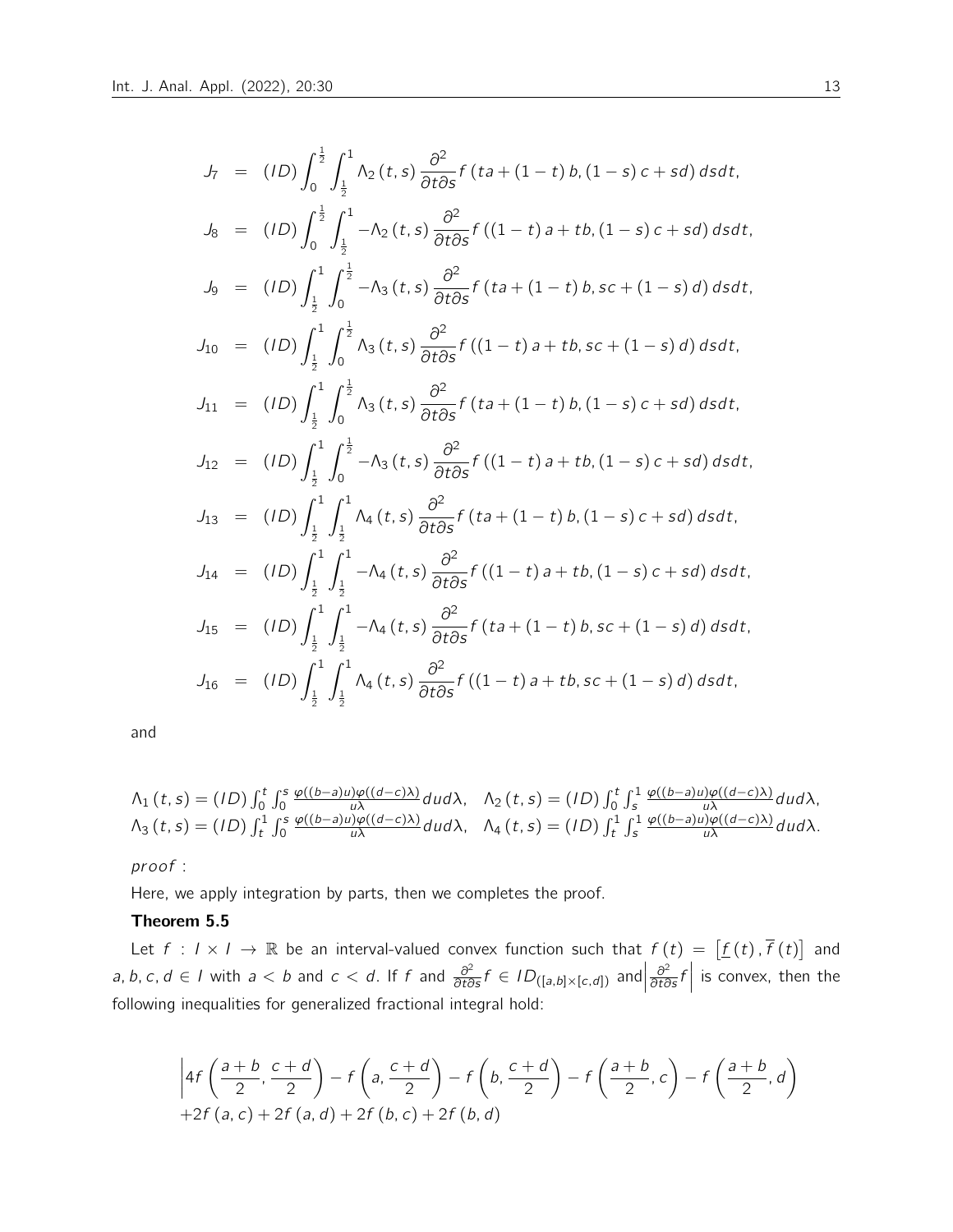$$
+\frac{1}{\Omega(1,1)}\left[{}_{b^-,d^-}l_{\varphi}f(a,c)+{}_{b^-,c^+}l_{\varphi}f(a,d)+{}_{a^+,d^-}l_{\varphi}f(b,c)+{}_{a^+,c^+}l_{\varphi}f(b,d)\right.-{}_{b^-}l_{\varphi}f(a,c)-{}_{b^-}l_{\varphi}f(a,d)-{}_{a^+}l_{\varphi}f(b,c)-{}_{a^+}l_{\varphi}f(b,d)-{}_{d^-}l_{\varphi}f(a,c)-{}_{c^+}l_{\varphi}f(a,d)-{}_{d^-}l_{\varphi}f(b,c)-{}_{c^+}l_{\varphi}f(b,d)\right]\n\n
$$
\supseteq \frac{1}{\Omega(1,1)}\left[\frac{\left|\frac{\partial^2}{\partial t\partial s}f(a,c)\right|+\left|\frac{\partial^2}{\partial t\partial s}f(a,d)\right|+\left|\frac{\partial^2}{\partial t\partial s}f(b,c)\right|+\left|\frac{\partial^2}{\partial t\partial s}f(b,d)\right|}{4}\right]\right]\times \times\left[(1D)\int_0^{\frac{1}{2}}\int_0^{\frac{1}{2}}\left|\Lambda_1(t,s)\right|dtds+(1D)\int_0^{\frac{1}{2}}\int_{\frac{1}{2}}^1\left|\Lambda_2(t,s)\right|dtds\right.+ (1D)\int_{\frac{1}{2}}^1\int_0^{\frac{1}{2}}\left|\Lambda_3(t,s)\right|dtds+(1D)\int_{\frac{1}{2}}^1\int_{\frac{1}{2}}^1\left|\Lambda_4(t,s)\right|dtds\right].
$$
$$

pr oof :

Using Lemma 5.4 and the convexity of  $\Big|$  $\frac{\partial^2}{\partial t \partial s} f$ , then we have

$$
\left|4f\left(\frac{a+b}{2}, \frac{c+d}{2}\right) - f\left(a, \frac{c+d}{2}\right) - f\left(b, \frac{c+d}{2}\right) - f\left(\frac{a+b}{2}, c\right) - f\left(\frac{a+b}{2}, d\right)\right|+2f(a, c) + 2f(a, d) + 2f(b, c) + 2f(b, d)+ \frac{1}{\Omega(1, 1)}\left[ b-, d - I_{\phi}f(a, c) + b-, c + I_{\phi}f(a, d) + a+, d - I_{\phi}f(b, c) + a+, c + I_{\phi}f(b, d)-b - I_{\phi}f(a, c) - b - I_{\phi}f(a, d) - a + I_{\phi}f(b, c) - a + I_{\phi}f(b, d)-d - I_{\phi}f(a, c) - c + I_{\phi}f(a, d) - d - I_{\phi}f(b, c) - c + I_{\phi}f(b, d)\right]\right|
$$
\supset \frac{1}{\Omega(1, 1)}\left\{ (ID) \int_{0}^{\frac{1}{2}} \int_{0}^{\frac{1}{2}} \Lambda_{1}(t, s) \left[ ts \frac{\partial^{2}}{\partial ts \partial s} f(a, c) + t(1 - s) \frac{\partial^{2}}{\partial ts \partial s} f(a, d) + (1 - t) \frac{\partial^{2}}{\partial ts \partial s} f(b, d) \right] dt ds\right\}+ (ID) \int_{0}^{\frac{1}{2}} \int_{\frac{1}{2}}^{1} \Lambda_{2}(t, s) \left[ -(1 - t) s \frac{\partial^{2}}{\partial ts \partial s} f(a, c) - (1 - t) (1 - s) \frac{\partial^{2}}{\partial ts \partial s} f(b, d) \right] dt ds+ (ID) \int_{\frac{1}{2}}^{1} \int_{0}^{\frac{1}{2}} \Lambda_{3}(t, s) \left[ -t(1 - s) \frac{\partial^{2}}{\partial ts \partial s} f(a, c) - ts \frac{\partial^{2}}{\partial ts \partial s} f(b, d) \right] dt ds+ (ID) \int_{\frac{1}{2}}^{1} \int_{0}^{\frac{1}{2}} \Lambda_{3}(t, s) \left[ -t(1 - s) \frac{\partial^{2}}{\partial ts \partial s} f(a, c) - ts \frac{\partial^{2}}{\partial ts \partial s} f(a, d) - (1 - t) (1 - s) \frac
$$
$$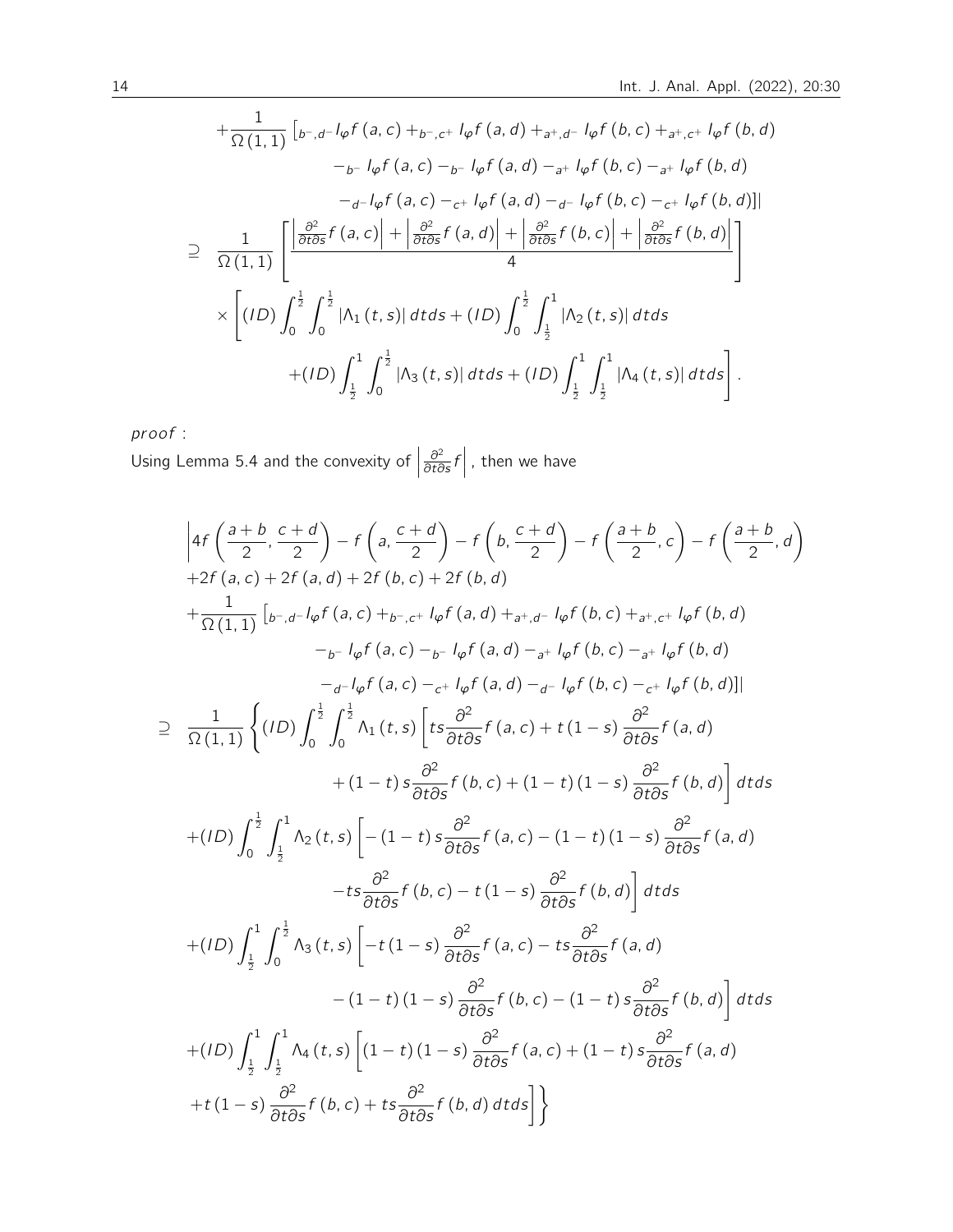$$
\supseteq \frac{1}{\Omega(1,1)}\left[\frac{\left|\frac{\partial^2}{\partial t \partial s}f(a,c)\right| + \left|\frac{\partial^2}{\partial t \partial s}f(a,d)\right| + \left|\frac{\partial^2}{\partial t \partial s}f(b,c)\right| + \left|\frac{\partial^2}{\partial t \partial s}f(b,d)\right|}{4}\right] \times \left[\left(ID\right)\int_0^{\frac{1}{2}} \int_0^{\frac{1}{2}} \left|\Lambda_1(t,s)\right| dt ds + (ID)\int_0^{\frac{1}{2}} \int_{\frac{1}{2}}^1 \left|\Lambda_2(t,s)\right| dt ds + (ID)\int_{\frac{1}{2}}^1 \int_0^1 \left|\Lambda_4(t,s)\right| dt ds + (ID)\int_{\frac{1}{2}}^1 \int_{\frac{1}{2}}^1 \left|\Lambda_4(t,s)\right| dt ds.
$$

**Conclusion:** In this work, the author established Hermite-Hadamard type inequalities via generalized fractional integral. Furthermore, the author extend the inequalities on interval-valued coordinated.

**Acknowledgment:** The Author would like to express their sincere to the editor and the anonmous reviewers for their helpful comments and suggestions.

**Funding:** The work was supportes by the Ministry of Science and Technology of Taiwan (MOST110-2115-M-027-003-MY2).

**Conflicts of Interest:** The author(s) declare that there are no conflicts of interest regarding the publication of this paper.

#### References

- [1] M.A. Ali, H. Budak, A. Akkurt, Y.-M. Chu, Quantum Ostrowski-type inequalities for twice quantum differentiable functions in quantum calculus, Open Math. 19 (2021), 440–449. <https://doi.org/10.1515/math-2021-0020>.
- [2] M.A. Ali, H. Budak, G. Murtaza, Y.-M. Chu, Post-quantum Hermite–Hadamard type inequalities for interval-valued convex functions, J. Inequal. Appl. 2021 (2021), 84. <https://doi.org/10.1186/s13660-021-02619-6>.
- [3] M.A. Ali, H. Budak and M.Z. Sarikaya, New inequalities of Hermite-Hadamard type for h-convex functions via generalized fractional integrals, Progr. Fract. Differ. Appl. 7 (2021), 307–316. [https://doi.org/10.18576/pfda/](https://doi.org/10.18576/pfda/070409) [070409](https://doi.org/10.18576/pfda/070409).
- [4] M.Z. Sarikaya, F. Ertuğral, On the generalized Hermite-Hadamard inequalities, Ann. Univ. Craiova, Math. Computer Sci. Ser. 47 (2020), 193–213.
- [5] H. Budak, F. Hezenci, H. Kara, On parameterized inequalities of Ostrowski and Simpson type for convex functions via generalized fractional integrals, Math. Meth. Appl. Sci. 44 (2021), 12522–12536. [https://doi.org/10.1002/](https://doi.org/10.1002/mma.7558) [mma.7558](https://doi.org/10.1002/mma.7558).
- [6] H. Budak, E. Pehlivan, P. Kösem, On new extensions of Hermite-Hadamard inequalities for generalized fractional integrals, Sahand Commun. Math. Anal. 18 (2021), 73-88. <https://doi.org/10.22130/scma.2020.121963.759>.
- [7] H. Chen, U.N. Katugampola, Hermite-Hadamard and Hermite-Hadamard-Fejér type inequalities for generalized fractional integrals, J. Math. Anal. Appl. 446 (2017), 1274–1291. [https://doi.org/10.1016/j.jmaa.2016.09.](https://doi.org/10.1016/j.jmaa.2016.09.018) [018](https://doi.org/10.1016/j.jmaa.2016.09.018).
- [8] F. Ertuğral, M.Z. Sarikaya, Simpson type integral inequalitites for generalized fractional integral, RACSAM, Rev. R. Acad. Cienc. Exactas Fís. Nat., Ser. A Mat. 113 (2019), 3115-3124. [https://doi.org/10.1007/](https://doi.org/10.1007/s13398-019-00680-x) [s13398-019-00680-x](https://doi.org/10.1007/s13398-019-00680-x).
- [9] F. Ertuğral, M.Z. Sarikaya, H. Budak, On Hermite-Hadamard type inequalities associated with the generalized fractional integrals. Preprint, 2019. <https://www.researchgate.net/publication/334634529>.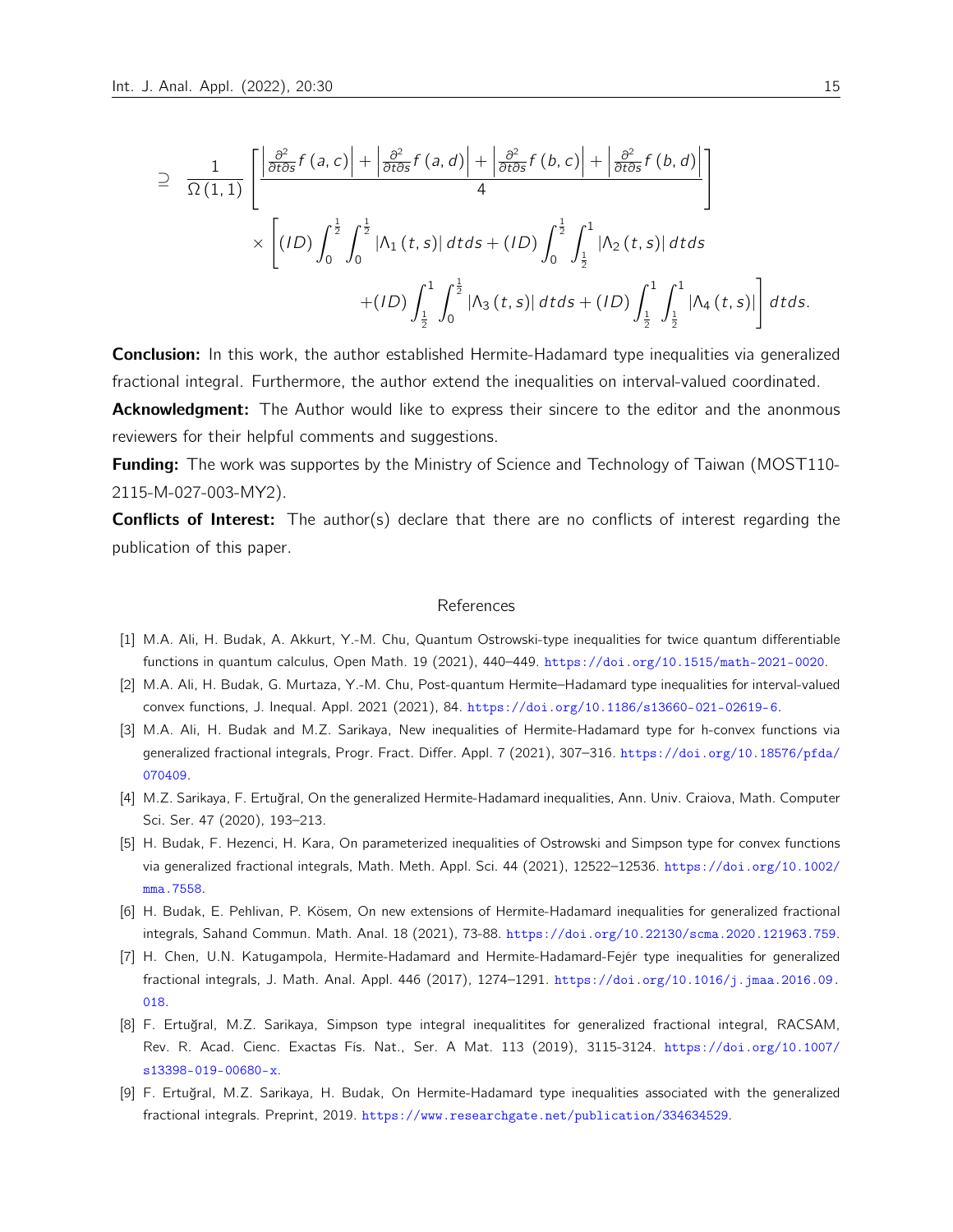- [10] R. Gorenflo, F. Mainardi, Fractional calculus, in: A. Carpinteri, F. Mainardi (Eds.), Fractals and fractional calculus in continuum mechanics, Springer Vienna, Vienna, 1997: pp. 223–276. [https://doi.org/10.1007/](https://doi.org/10.1007/978-3-7091-2664-6_5) [978-3-7091-2664-6\\_5](https://doi.org/10.1007/978-3-7091-2664-6_5).
- [11] A. Gozpinar, E. Set, S.S. Dragmir, Some generalized Hermite-Hadamard type inequalities involving fractional integral operator for functions whose second derivatives in absolute value are s-convex, Acta Math. Univ. Comen. 88 (2019), 87-100.
- [12] J. Hadamard, Étude sur les propriét és des fonctions entières et en particulier d'une fonction considérée par Riemann, J. Math. Pures. Appl. 58 (1893), 171-216. <http://eudml.org/doc/234668>.
- [13] İ. İşan, S. Wu, Hermite–Hadamard type inequalities for harmonically convex functions via fractional integrals, Appl. Math. Comput. 238 (2014), 237–244. <https://doi.org/10.1016/j.amc.2014.04.020>.
- [14] M. Iqbal, M.I. Bhatti, K. Nazeer, Generalization of inequalities analogous to Hermite-Hadamard inequality via fractional integrals, Bull. Korean Math. Soc. 52 (2015), 707-716. [https://doi.org/10.4134/BKMS.2015.52.3.](https://doi.org/10.4134/BKMS.2015.52.3.707) [707](https://doi.org/10.4134/BKMS.2015.52.3.707).
- [15] M. Jleli, D. O'Regan, B. Samet, On Hermite-Hadamard type inequalities via generalized fractional integrals, Turkish J. Math. 40 (2016), 1221–1230. <https://doi.org/10.3906/mat-1507-79>.
- [16] U.N. Katugampola, New approach to a generalized fractional integral, Appl. Math. Comput. 218 (2011), 860–865. <https://doi.org/10.1016/j.amc.2011.03.062>.
- [17] R. Khalil, M. Al Horani, A. Yousef, M. Sababheh, A new definition of fractional derivative, J. Comput. Appl. Math. 264 (2014), 65–70. <https://doi.org/10.1016/j.cam.2014.01.002>.
- [18] A.A. Kilbas, H.M. Srivastava, J.J. Trujillo, Theory and applications of fractional differential equations, 1st ed, Elsevier, Amsterdam, Boston, 2006.
- [19] K. Liu, J. Wang, D. O'Regan, On the Hermite–Hadamard type inequality for ψ-Riemann–Liouville fractional integrals via convex functions, J. Inequal. Appl. 2019 (2019), 27. <https://doi.org/10.1186/s13660-019-1982-1>.
- [20] M. Matloka, Hermite-Hadamard type inequalities for fractional integrals, RGMIA Res. Rep. Collect. 20 (2017), Article 69. <https://rgmia.org/papers/v20/v20a69.pdf>.
- [21] N. Mehreen, M. Anwar, Some inequalities via ψ-Riemann-Liouville fractional integrals, AIMS Math. 4 (2019), 1403–1415. <https://doi.org/10.3934/math.2019.5.1403>.
- [22] S. Miller, B. Ross, An introduction to the fractional calculus and fractional differential equations, John Wiley & Sons, Hoboken, 2003.
- [23] P.O. Mohammed, New generalized Riemann-Liouville fractional integral inequalities for convex functions, J. Math. Inequal. 15 (2021), 511–519. <https://doi.org/10.7153/jmi-2021-15-38>.
- [24] R.E. Moore, Interval analysis, Prentice-Hall, Inc., Englewood Cliffs, 1966.
- [25] R.E. Moore, R.B. Kearfott, M.J. Cloud, Introduction to interval analysis, SIAM, Philadelphia, PA, 2009.
- [26] S. Mubeen, G.M. Habibullah, k-Fractional integrals and application, Int. J. Cont. Math. Sci. 7 (2012), 89-94.
- [27] E. Sadowska, Hadamard inequality and a refinement of jensen inequality for set—valued functions, Results. Math. 32 (1997), 332–337. <https://doi.org/10.1007/bf03322144>.
- [28] M.Z. Sarikaya, E. Set, H. Yaldiz, N. Başak, Hermite-Hadamard's inequalities for fractional integrals and related fractional integral, Math. Computer Model. 57 (2013), 2403–2407. [https://doi.org/10.1016/j.mcm.2011.12.](https://doi.org/10.1016/j.mcm.2011.12.048) [048](https://doi.org/10.1016/j.mcm.2011.12.048).
- [29] M.Z. Sarikaya, H. Yaldiz, On generalization integral inequalities for fractional integrals, Nihonkai Math. J. 25 (2014), 93-104.
- [30] M.Z. Sarikaya, H. Yaldiz, On Hermite-Hadamard type inequalities for φ-convex functions via fractional integrals, Malaysian J. Math. Sci. 9 (2015), 243-258.